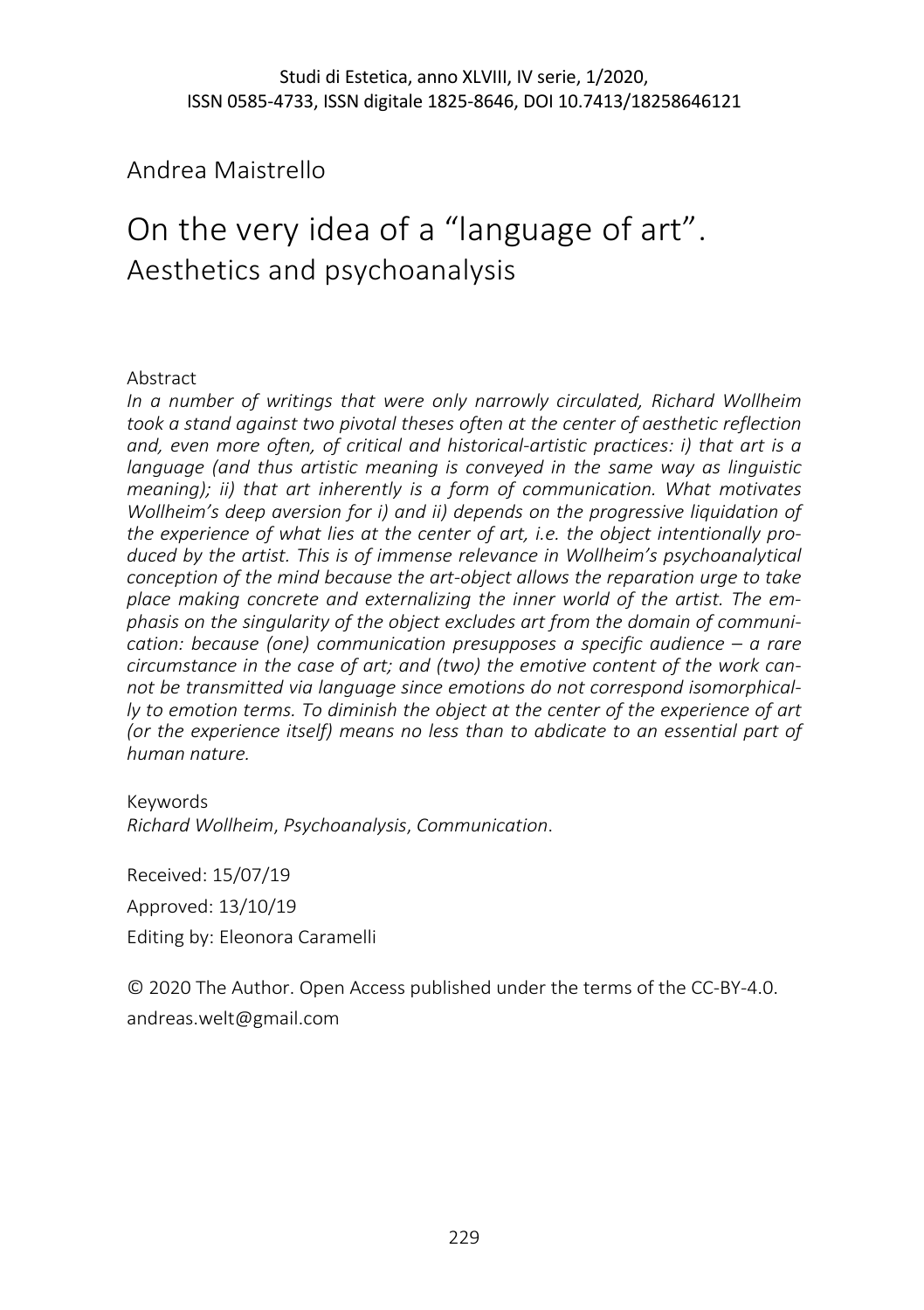*In loving memory of Eva Picardi*, maestra ed amica, immernoch.

## 1. *Introduction*

This paper is strictly connected with a previous article and develops the line of analysis of Wollheim's work there exposed. In that occasion (Maistrello 2017) I examined a group of Wollheim's writings that were only narrowly circulated on the alleged (and very frequent in contemporary art-criticism) identity of art and language: Wollheim 1989, 1996 [= APAL] and 2001a [= FPO]<sup>1</sup>.

The inquiry in Wollheim's arguments brought a series of results against the identification of art with language: generally, he tends to reawaken a set of objections he raised to Nelson Goodman during their twenty-year exchange, since Goodman can be legitimately considered the most rigorous defendant of the idea that i) art is a language, that is that works of art are symbols in a symbolic system, and, consequently, that their meaning is produced and conveyed in the same way as linguistic meaning), and ii) that art is inherently a form of communication. Methodologically, Goodman's approach to philosophical problems finds in the notion of explication the systematic tool capable to overcome the difficulties raised in ordinary language and to substitute the confused concepts originating in common sense – "that repository of ancient error" – with others, even if this operation implies the change of their extension, whether partially or fully. Whereas Goodman's work can be located in the tradition of the ideal language school that, even before Carnap, dates back to Frege and Russell, placing Wollheim's thought in the ordinary language philosophy is definitively less straightforward, since his approach is more nuanced and various. However, Wollheim shares with the ordinary language philosophers the conviction that common sense is "the criterion, the yardstick of philosophical criticism" (1953: 646).

The relevance assigned to common sense makes Wollheim's philosophical orientation and methodological strategy somehow close to de-

<sup>1</sup> Wollheim 1989 appeared on "Art Issue" is now collected in Wollheim 1993, to which page numbering I refer in what follows; FPO was originally delivered at a conference at the Fundació Antoni Tàpies on 29th September 1994 and published in 1995; a new revised edition is now in Wollheim 2001; APAL is a contribution to a multidisciplinary seminar on the status of image, which reprises certain key points from earlier contributions.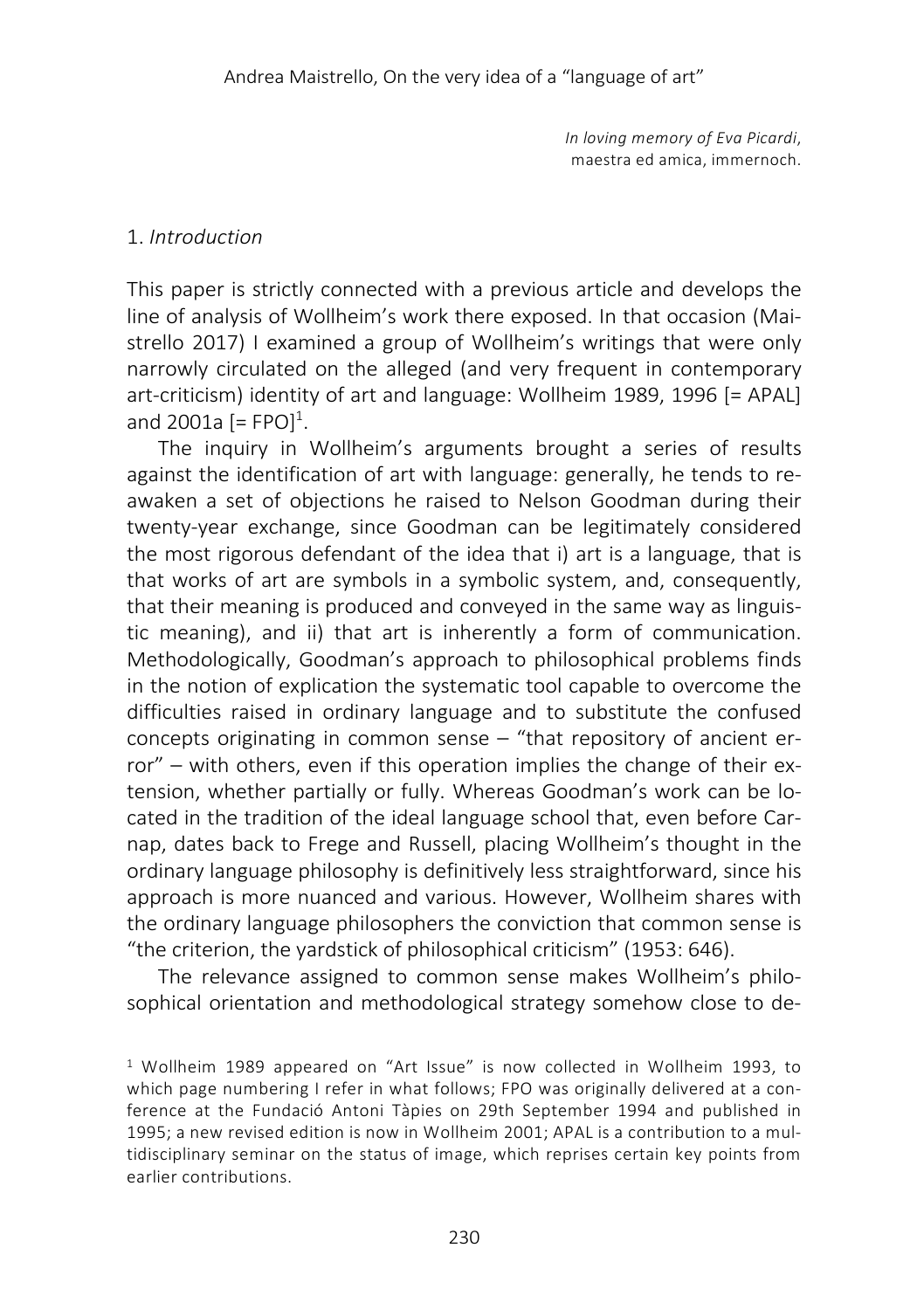scriptivists, in particular Peter Strawson's descriptive metaphysics<sup>2</sup>. However, the profound attention Wollheim's approach devotes to experiential traits deriving from the acquaintance with the work of art has brought to use, quite correctly, the label "descriptive phenomenology" to characterize his philosophical enterprise (see Eldridge in his *Foreword* to the new edition of Wollheim 2015 [= AO]: ix). It is this philosophical position that Wollheim opposes to the most robust incarnation of i) and ii), that of Goodman's (1968), capable, among other things, to individuate, for each art, the typical syntactic and semantic peculiar traits, which is also what distinguishes them from the symbolic system of language. However, in the group of articles mentioned, Wollheim presents the proposal constituted by the theses i) and ii) as including a much broader spectrum meaning "structuralism, poststructuralism, deconstruction, hermeneutics, what might be thought as 'mainstream' semiotics, and certain versions of cognitive science" (Wollheim 1993: 185).

Even in the most charitable reading of the equation art-language (meaning in the association of, say, a painting with a sentence so that the indispensable Frege's context principle may be fruitfully applied), the end result is that the inherently indeterminacy of paintings provides no criterion that allows deciding which one of many possible sentences – all equally well-fitting the pictorial representation – is the correct counterpart of the painting. Due to his emphasis on the conventional nature of language and on the inherently stratified and highly hierarchical character of linguistic rules, Wollheim's approach to philosophy of language has been recently charged with being entirely regulative and strictly combinatory, a mathematical exercise that leaves no room for "any innovation, invention, creativity or imagination in our usage of language" (Bermejo Salar 2013: 106). Such accusation has been backed with a reference to Donald Davidson's thought which, as known, "rejects the idea that it is part of the essence of language to be governed by rules of meaning and by conventions of various kind, to which speakers feel bound in their behaviour" (Picardi 1994: 25). It is partly within the frame of Davidson's theory that the assimilation of art to language has been recently refreshed precisely on the basis of a "common sense intuition" (Bermejo

<sup>2</sup> Such proximity appears clearly in those passages of AO where it is discussed the ontological status of those arts that, admitting of multiple instances (as literature), invites the postulation of a type: a question, according to Wollheim, "entirely conceptual" which means "a question about the structure of our language" (AO: 52).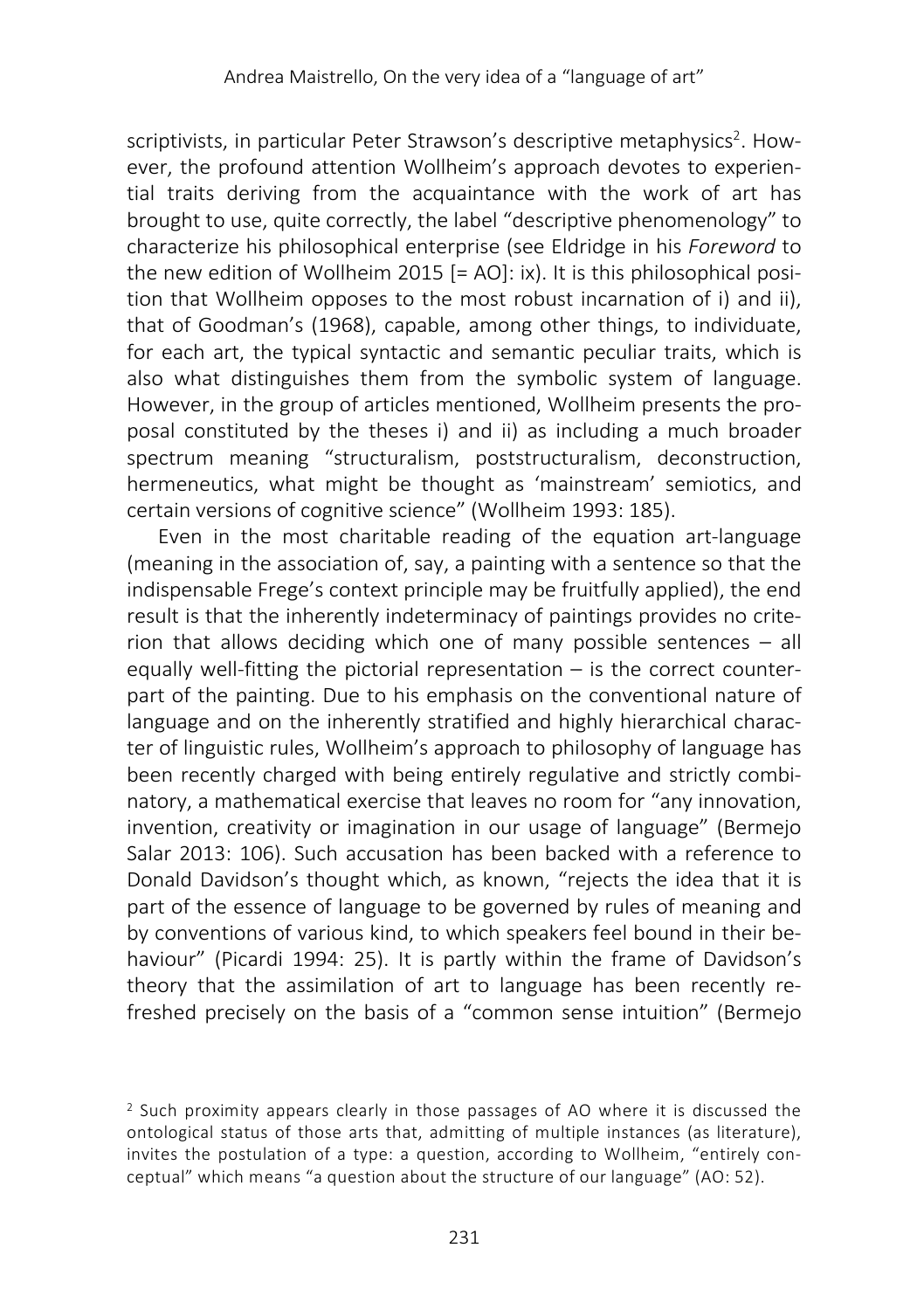Salar 2013: 103-5), thus following the widespread usage currently practiced from the most part of art-historians and art-critics.

My previous article was chiefly devoted to demolish any idea of contraposition between Davidson and Wollheim: on the contrary, as seen, the latter was well informed of the theses of philosophy of language, philosophy of mind, and action theory of his department colleague at Berkeley and from his beginnings. The conception of language defended by Davidson (at least in the first part of his career) emerges as Wollheim's main weapon against Goodman's identification of art and symbolic system since his first analytical commentary on *Languages of art*. Most notably, in his criticism on Goodman's thesis of the unbreakability of predicates – pivotal in maintaining a radical symbolic approach to visual arts – Wollheim implicitly used the Davidsonian idea of "semantical primitives" remarking that "by permitting what is in fact the introduction of an infinite number of prime locutions into language the thesis [i.e. Goodman's] offends against the basic requirement of teachability" (Wollheim 1974: 299). In this paper I try to make clear why Wollheim finds so misleading  $-$  and dangerously misleading  $-$  the assimilation of art to language, especially as correlative to the thesis that art is a form of communication. In this sense, arguments against the prevalent equation of art and language are also used to demolish the corresponding doctrine which reduces art to a function of a larger communication pattern.

# 2. *A polemical target (or two?)*

In the group of articles here considered, Wollheim recapitulates some of the arguments used to contrast Goodman's strictly semiotic-symbolic stand in order to take the phrase "language of art" not just in the spirit, but in the letter, with a different and more insidious target in mind, namely what he considers to be one of the most brilliant applications of such model to an artwork: Yve-Alain Bois' reading of Picasso's cubism.

According to Yve-Alain Bois (1992), Picasso's cubism took a semiological turn as of 1912. As a general strategy Wollheim focuses on the inconsistencies that, in his view, flaw Bois' proposal: in particular, he notes that it is surprising to conceive of artworks, and, what is more, artworks by a single artist, as some times working as a language (*post* September 1912), and other times not (*ante* September 1912). It is even more surprising that Bois does not provide any systematic method to divide the examined paintings so as to individuate a pictorial syntax, nor does he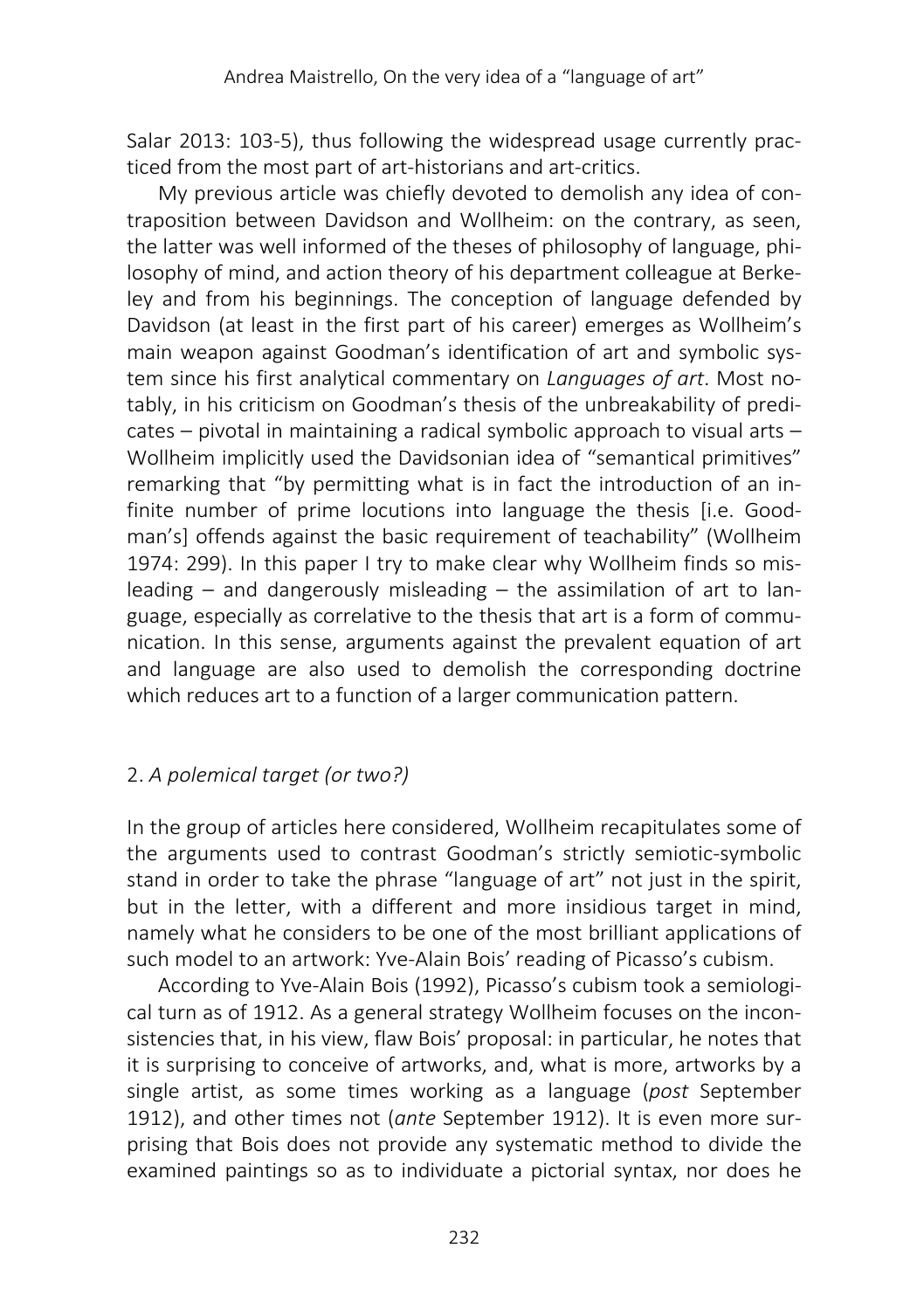propose categories that are somewhat analogue to grammatical categories so as to classify these elements and apply rules able to connect such basic elements into more comprehensive units, or useful to discern which pictorial objects conform to such rules and which do not.

The conclusive observations of APAL (which in some passages literally repeats FPO) move along similar lines, stressing that even if one were to trace a syntax in the painting, such syntax would not be sufficient to account for the pictorial meaning in the same terms as linguistic meaning, since the latter results from both the syntactical structure and the non-syntactic linguistic vocabulary – something that has no parallel in pictorial representation. It is true that Bois, in a footnote, explicitly distances himself from the search of distinctive units in painting that may account for the same combinatory nature and creativity that characterize natural languages, and indeed openly recognizes that it is precisely the pursue of such an analogy that blocked the application of semiology to painting. However, following Eco 1970: 28-31, Bois still considers it legitimate to continue speaking of painting as "a 'kind' of language, that is, a code" (Bois 1992: 202, note 48). This is the reading that Wollheim focuses on in the latter part of FPO, once he has dismissed the syntactical conjecture.

In truth, the analogy art-code had already been discussed in AO, § 56: 88, where Wollheim clearly asserts that "a code may be defined as the representation, or mode of representation, of a language […] with, of course, this proviso: that there is not a one-one corresponddence between languages and codes", that is why "semaphore would be an example of a code". "Any such enterprise,  $-$  according to Wollheim  $-$  in so far as it goes beyond mere suggestion or metaphor, rests upon the assimilation of art to a diminished version of language, and hence to a diminished version of itself" (AO, § 56: 89, italics added). The polemical target of *Formalism* is the so-called diacritic nature of the sign, that is, the fact that, *à la* Saussure, a sign has no value in itself, but receives its meaning by difference and contrast (that is, negatively) through the relation that obtains among all other signs of the system it belongs to. It is precisely on this intrinsically contextual and opposing nature that Bois founds the pictorial and representational meaning of the artworks he discusses, in order to validate his chronological scanning of the cubist movement. He employs precisely the image of the traffic light, in which "the red light means 'stop' only because it is opposed to the green light, meaning 'go' (blue as opposed to yellow, or black as opposed to white could have had exactly the same function)" (Bois 1992: 173-4). Bois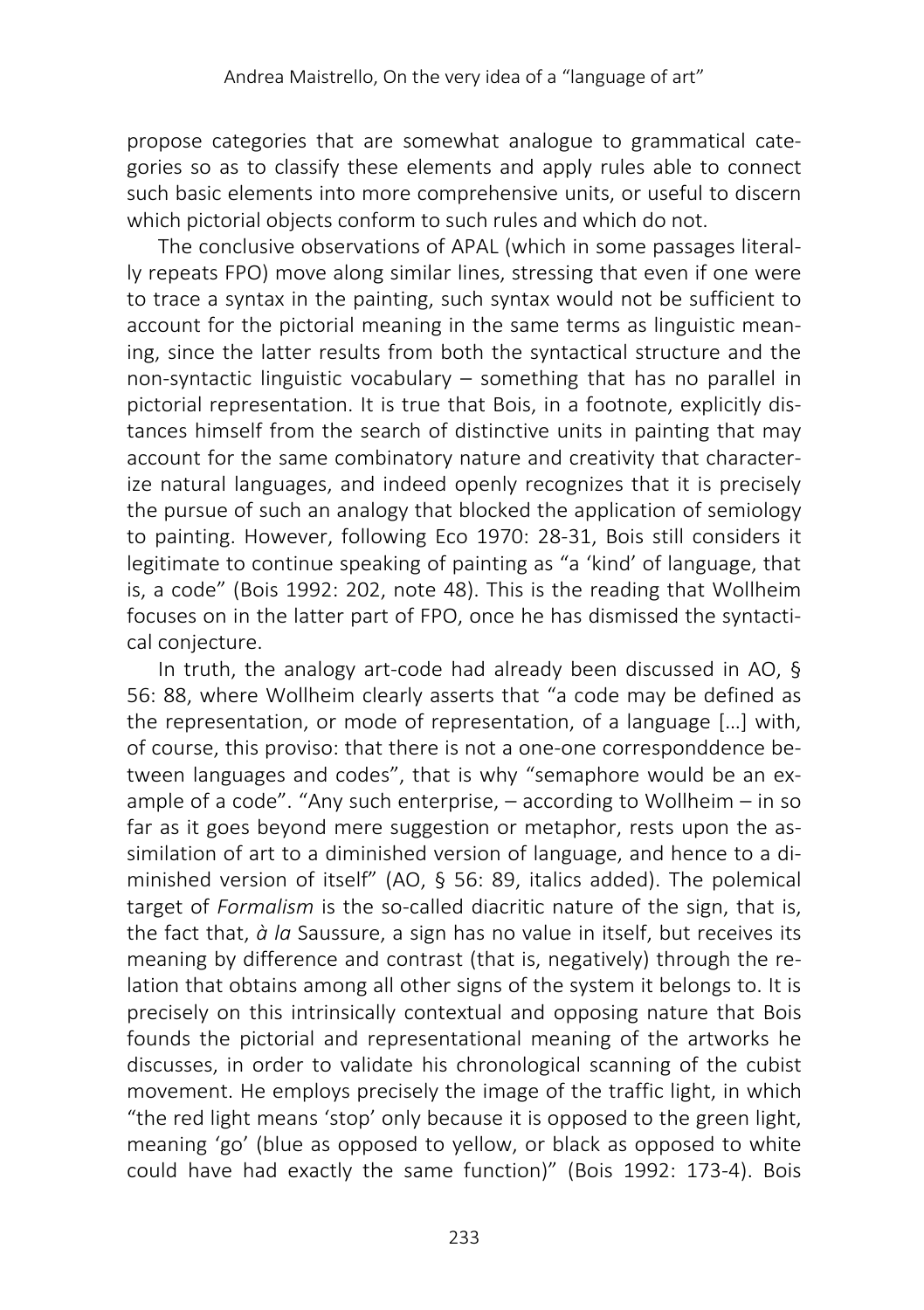takes such an example from another participant of the Picasso seminar, Rosalind Krauss (1981), one of his most influential colleagues, which Bois repeatedly quotes in his talk (cf. also Krauss 1993: 151; see de Saussure 2011: 84). Wollheim objects that such a model is not sufficient to produce meaning tout court: indeed, when observing a traffic light one need to first know what is the meaning that must be assigned to "red" and to "green", in order to correctly proceed or stop: one cannot just sit there waiting for something to happen (inside or outside one's head) and suggest the right course of action<sup>3</sup>. Bois, and Krauss with him, are therefore confusing the consequence of meaning with its foundation, and this is precisely Wollheim's criticism in APAL: the *semiotic* elements Bois envisages in the course of his contribution on Picasso are such only by virtue of what they visually represent. In other words, once representation is understood *according to the right visual experience*, categories are first *perceptually* recognised and then *semiotically* assigned in the correct manner. There is nothing bad in this, and Wollheim himself recognises that at times certain structural traits, so inferred, "may amplify, or reinforce, or modify, pictorial meaning" – as in "the magnification of the figure in Byzantine or Romanesque art: or the use of lapis lazuli in the depiction of the Virgin's robe" (APAL: 41; cf. FPO: 134-5; *Painting as an art*: 22). Wollheim's point is rather that such elements are not by themselves sufficient to give rise to and to account for the pictorial meaning, since they leave out visual *experience* (that is, the recognition of the painting's subject through perception) precisely when the latter becomes crucial. In other words: given that any semiotic theory admits of the role of perception of the painting's surface in order to apply those rules and conventions that allow to grasp what is represented, even when the most extreme theories (allowing that they exist)<sup>4</sup> are discredited, those that accept the recognition of the subject, of its elements etc., exclude the role of perception and let pictorial meaning to be ex-

<sup>3</sup> This remark has a very Wittgensteinian flavour. Cf. *Philosophical investigations,* § 85: "A rule stands there like a sign-post. – Does the sign-post leave no doubt open about the way I have to go? Does it shew which direction I am to take when I passed it; whether along the road or the footpath or cross-country? But where is it said which way I am to to follow it; whether in the direction of its finger or (e.g.) in the opposite one?". See also § 198. See Voltolini 1998: 85-91.

<sup>4</sup> Goodman 1972: 122-3 abandons the idea of an unbreakable predicate, keeping only the notion of one-place predicate: this entails that, even for a "radical" symbol theorist, pictorial representations depict something only if this "something" can be recognised in them (cf. Lopes 1996: 44; 68-70).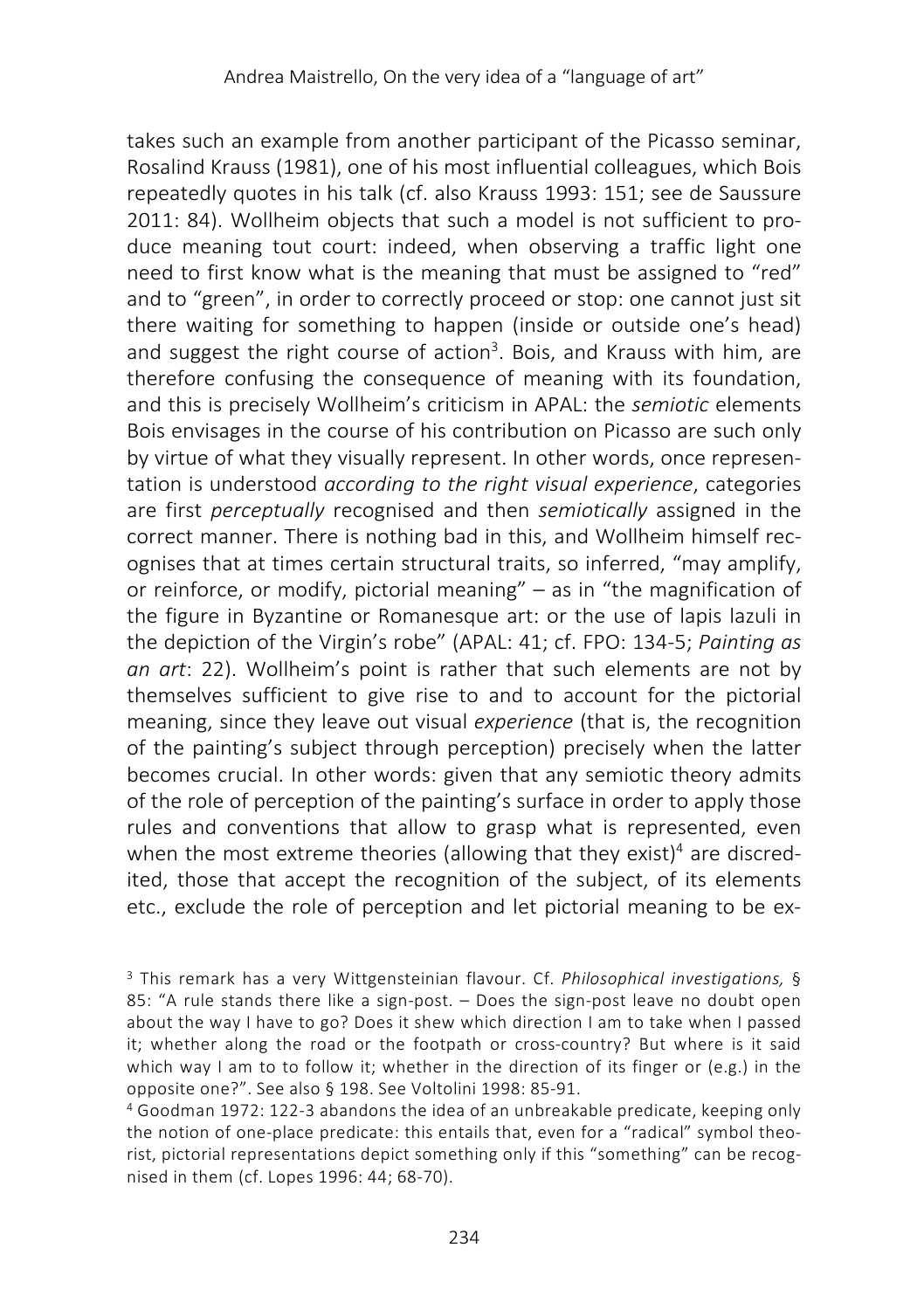tracted solely from the application of those rules and conventions. In Wollheim's view this leads (at the most) to the mental representation, to the thought of the meaning of the painting, not to its experience, which is, first and foremost, visual. Semiotic theory, even at its best, does not save the pictorial phenomenon.

Wollheim's aim should now be clearer: he wants to show that mainstream art-critical positions are inconsistent and untenable, not so much in relation to a supposedly worked out and verified (*analytical*) idea of language, but in relation to their own roots in the structuralist and conventionalist traditions. That is, Bois' consideration of a painting as a system of signs and his insisting that his use of "sign" is rigorous (Bois 1992: 302) remains, in Wollheim's view, entirely undemonstrated. It must be said, however, that Bois is very precise indeed in his use of terms when it comes to quoting Saussure, Barthes, Jakobson; moreover, he displays great familiarity with structuralist and post-structuralist literature. Indeed, Bois' thesis is effectively encapsulated in a convincing passage where, using Peirce's technical vocabulary, he maintains that "Picasso, throughout Cubism, has been exploring the *elasticity* of iconicity", but from a certain point onward – specifically, when he got hold of a Grebo mask in 1912 – his works started to be realised through "the combination of two categories of signs – indices and symbols – and what had been for centuries the most important semiological category in painting, that of the icon, is almost entirely skipped". Picasso came thus to conceive of painting as "a network of signs which asserts their polysemy, that it is produced by an array of structural oppositions which undermines the possibility of any simple relationship to a referent" (Bois 1992: 177). Such a tendency, in Bois' view, marked the whole of Picasso's life, and his greatness, even after Cubism, thus lies in his being a structuralist, both for what concerns his "sustained interest in the semiological transubstantiation of signs" and his "lifelong insistence on the *serial* nature of his work" (Bois 1992: 194).

Wollheim admits that his extrapolation of Bois' position is partly illegitimate, since Bois certainly did not aim at elucidating the nature of pictorial representation tout court but to illuminate (successfully) the internal development of Cubism, which moved towards an increasing level of abstraction. Yet, Wollheim does proceed in this sense precisely because the cleverness of Bois' account (as acknowledged in FPO: 134 and in APAL: 37) may end up setting one of those traps language has in store for everyone – as Wittgenstein could say.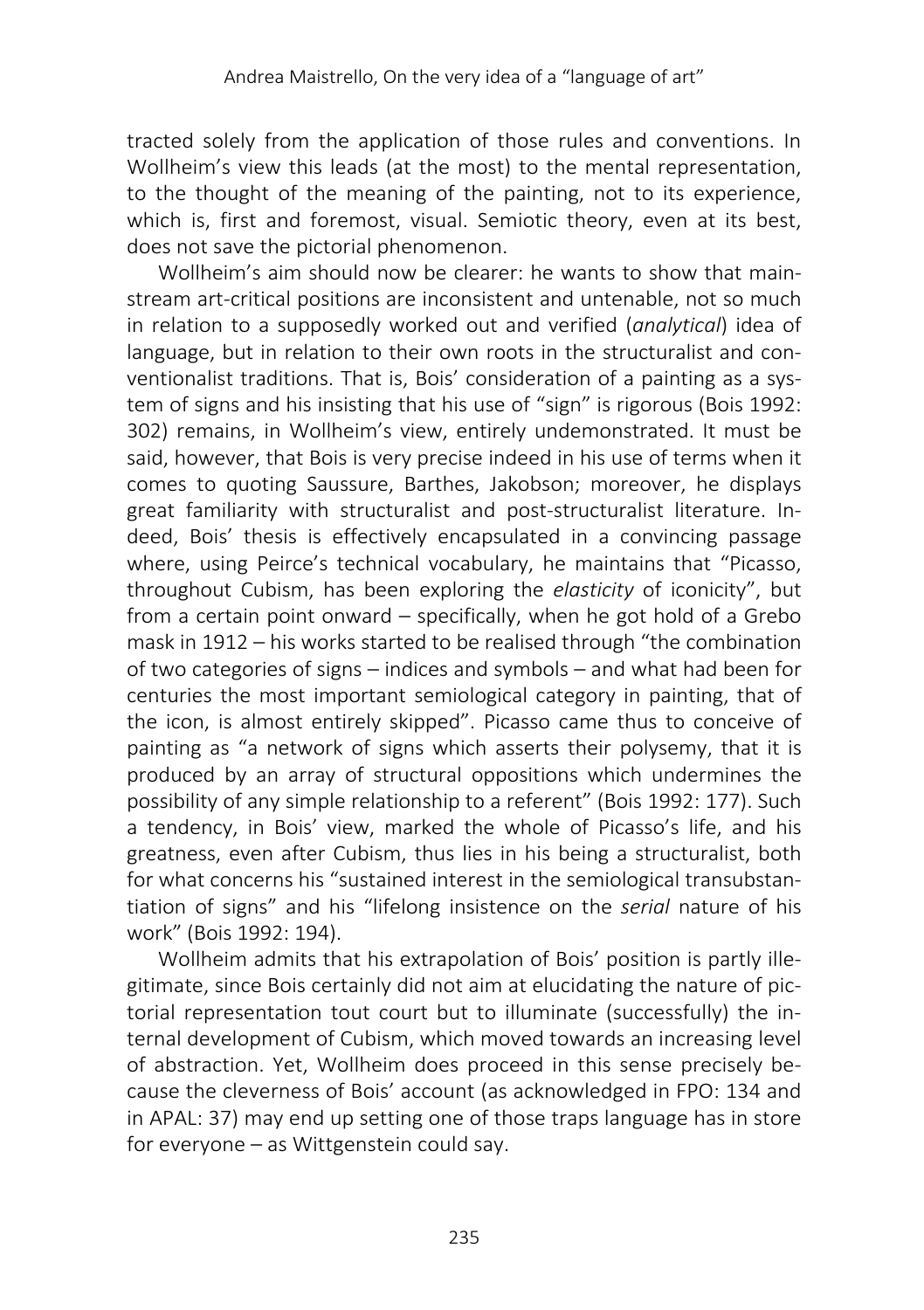In response to Bois' huge bulk of semiotic theory, Wollheim invokes "the substantial positive understanding that we have built up of how paintings in fact acquire meaning", "the understanding that we do have of how paintings acquire meaning" (FPO: 134; APAL: 39), that is, simply, common sense and experience. The foundation of pictorial meaning must be sought in the proper combination of what can be seen in the representation, that is, the spectator's *visual experience*, as the actual result of the maker's intention. It is significant that *Pictures and language* ends thus: "We all know all of this from childhood, and theory needs to go back to school". Theory – art-theory in particular –, in other words, must go back to rely on experience and its distinctive phenomenology, as it is described by psychology within the constraints and the findings of philosophical analysis.

Both in *Art and its objects* and, to an even greater extent, in *Painting as an art*, Wollheim has spent his best energies to put psychology back at the center of our explanations of what is crucial in art experience. So, we might say, in these papers he is, "in a sense, making propaganda for one style of thinking as opposed to another" (Wittgenstein 1967: 28) addressing an audience he considers to be "held captive of a picture", that of "language of art". However, it would be still possible to emphasise the experiential trait of language ("the experience of meaning", as Wittgenstein calls it, which may be crucial in poetry and literature) and play down its conventional element, and thus construe a refined model that may be generalised to all arts, including the visual ones, and that may preserve the analogy between linguistic and artistic meaning, and thus that between art and language.

Some have indeed moved in this direction and, drawing from the solutions found in the philosophy of ordinary language, have stressed the kinship between the perlocutive or illocutive dimension of linguistic meaning (borrowing from Austin) and the experience of an artwork (Novitz 1975, 1977; Wolterstorff 1980; Bermejo Salar 2013); some others, using tools in the Gricean tradition (like the distinction between speaker meaning and sentence meaning), have tried to adapt them to the case of depiction (Abell 2009; Blumson 2014). Wollheim completely rejects such alternatives, for what concerns both visual and literary arts – though he focuses on the former. The radical indeterminacy<sup>5</sup> envisaged

<sup>5</sup> Such emphasis on the indeterminacy of the content of a picture might appear in contradiction with the conceptual (hence determinate) holding needed to grasp the content of a painting (the Wollheimian "cognitive stock", see below); however "in insisting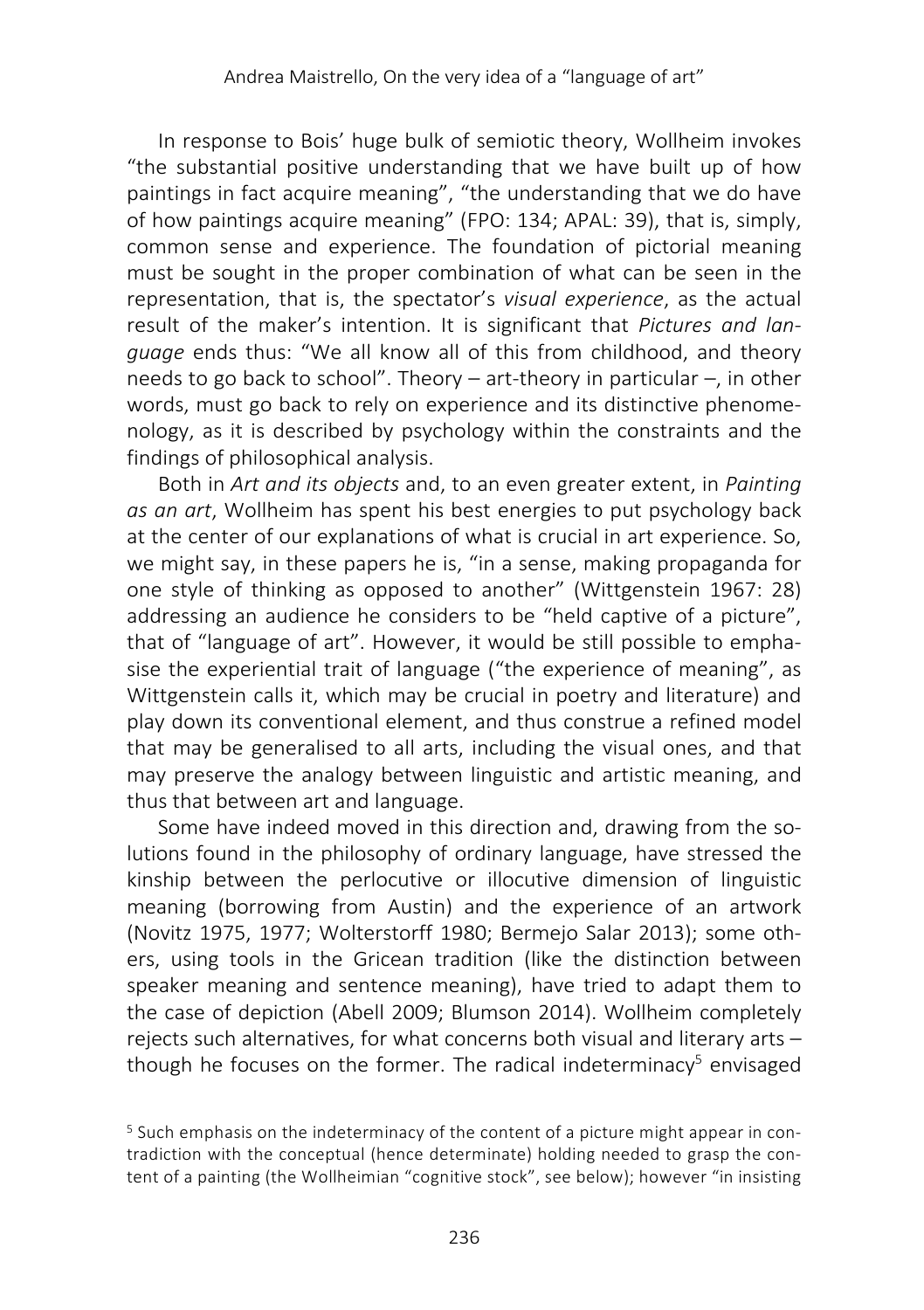in the structure of pictorial representation does not disappear if one considers the painting as a speech act: Courbet's superb oil-on-canvas *The sleepers* – which is imbued with the same, though subtler, eroticism as *The origin of the world* – may be assimilated to the sentence "Two women lie in bed together" as one may find in a grammar book, or use to describe what happens in a certain room, or to provoke sexual arousal, or to point to the dangers of lust – which are all different linguistic acts.

Moreover – and this is something that applies to literary arts too – different speech acts may bring about the same outcome, the same experience, thus appearing as entirely equivalent. Art, however, is not "an instrument for producing in us sequences of feeling", as Wittgenstein (1958: 178) already pointed out, arguing for the need to avoid a mistaken hypostatization of private experience even in aesthetics. If that were the case, a pill or a drug would do equally well, and thus Wittgenstein prefers to talk about aesthetic reactions, thus capturing both their immediacy and their tight correlation with a specific object.

However, we might perhaps identify a specific class of speech acts as a particularly fitting paradigm to support the analogy between linguistic and artistic meaning – a class of speech acts whose felicity conditions are, for the sake of the argument, identified with the obtaining of a specific experience. We might, for instance, following Bermejo Salar (2013), pick the class of witty remark as a relevant model – a proposal that Wollheim himself took into consideration due to its Freudian character and its potential in aesthetics (see Wollheim 1974: 202-19). Even then, such a model might *perhaps* apply to literary arts, but it would certainly not work for visual arts. Preliminarily, it is worth noting that saving the analogy requires the somewhat outrageous recovery of the notion of "author's intention", that is, exactly what both Goodman and Barthes, for entirely different reasons, deem "unreal"<sup>6</sup>.

that thought, conceptual thought, can bring about changes in what we see in a surface" does not mean, according to Wollheim 2001b: 24, "taking sides on the issue whether the experience of seeing-in has a conceptual or nonconceptual content. Tasting soup has a non-conceptual content, but, if we are prompted conceptually about what is in the soup, the soup can taste different".

 $6$  In Goodman's view, this is because his super-extensionalism admits only of the functioning of the symbolic system to explain and understand the artwork, and summoning intention violates the correct irrealism about mental content. In Barthes' view, the notion of "death of the author" first relies on the broad undermining of the role of biography and context, in favour of literary *functions* and, at a later, post-structuralist stage, goes hand in hand with the development of the notion of *text*, which emphasises the role of automatism and of unconscious combinatory, as well as the politically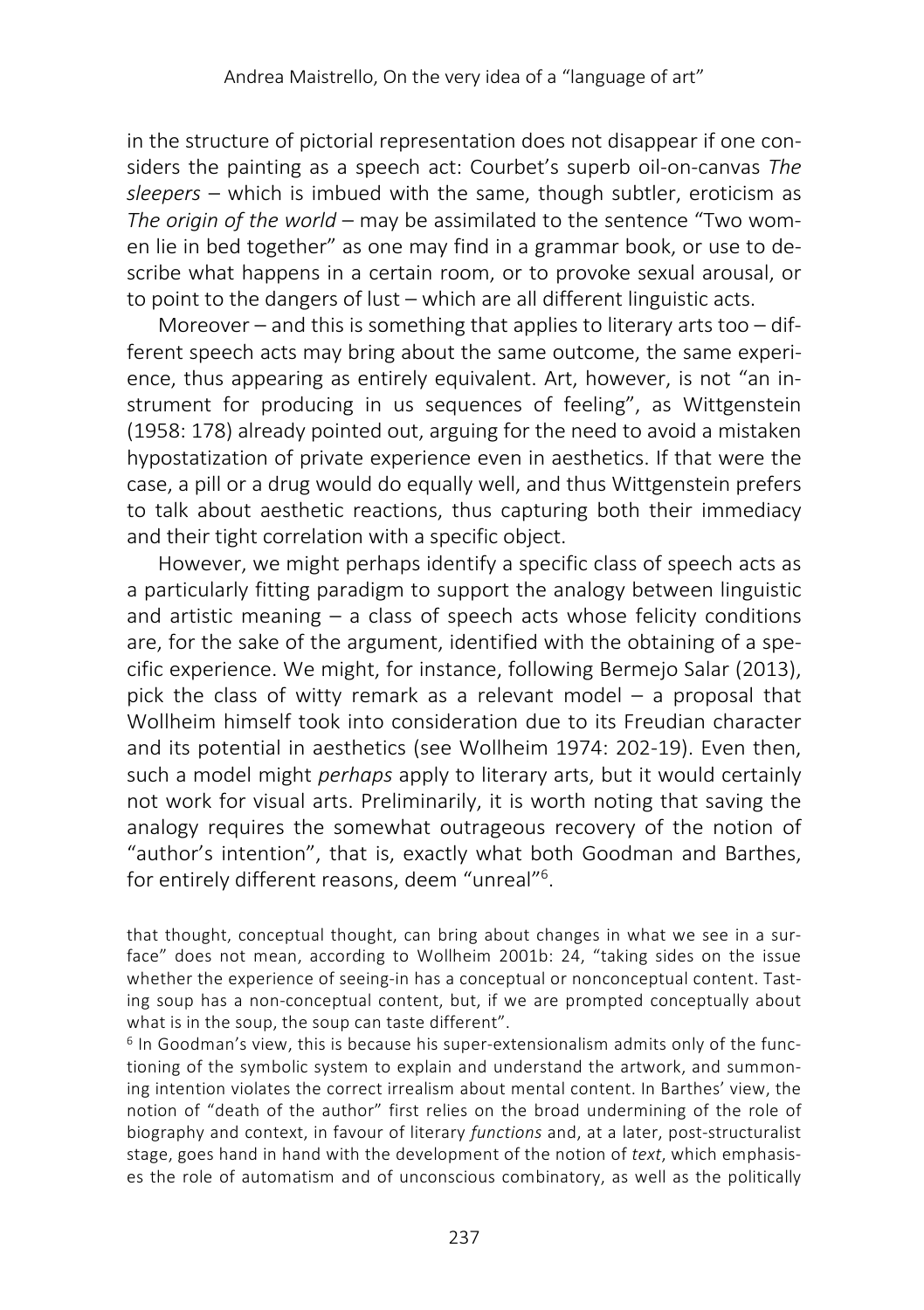As it is well known, Wollheim considers instead artistic intentions – "desires, beliefs, emotions, commitments, wishes, that the agent has and that, additionally, have a causal influence on the way he acts" (Wollheim 1987: 8) – as an essential pivot of one's aesthetic report or, more generally, as an immediate, *commonsensical* corollary of "the natural human tendency to understand all artefacts in terms of the intentions of the artificer, unless there is some overwhelming reason to the contrary" (APAL: 33). Even if Wollheim himself does not find the term "intention" entirely adequate, his conception of intention and its role is one element of major difference with the Gricean animated explanations of depiction, and more generally, art<sup>7</sup>. Whereas in Abell's and Blumson's accounts recognition of artist's intention is a necessary condition (along with convention or resemblance) to understand the picture, this is not so in Wollheim's account: "If the spectator has, in front of the picture and caused by it, the experience that the artist intended him to have, this is enough. There is no reason why recognition of the artist's intention should have to play a part in this causal story. The spectator's experience must concur with the artist's intention, but it does not have to do so through knowledge of it" (Wollheim 1987: 96). Wollheim's account is above all *experiential* and recognition of artist's intentions do not warrant the intended experience, *if* it is really feasible to speak of artistic intentions so crudely. Artists' intention is characteristically at the intersection of more intentions not of the same order (AO, § 59) and criticism, in Wollheim's phrase, is retrieval *not* of the intentions of the artist, but of the creative process, i.e. the intentions which actually terminate on the work and insofar as they successfully do so through the actual work in the relevant medium. That intentions are not entirely transparent to artists themselves is an extremely important feature that Wollheim tries to preserve resorting to Donald Davidson's ideas, not just in the philosophy of language but in action theory<sup>8</sup>.

revolutionary idea of the abolition of the author (as a reflection of the market) and of the artwork as a fetish (as the author's "private property"). The Anglophone tradition too has taken for granted the ruling out of the author's intention as a key to the artwork's meaning, starting with T.S. Eliot and the *New Critics*, as well as Wimsatt, Beardsley 1946.

 $7$  Considering artistic depiction as a communication problem is another one (see below  $§$  4).

<sup>8</sup> One should remember that, according to Davidson 1984: 127, "interpreting an agent's intentions, his beliefs and his words are parts of a single project, no part of which can be assumed to be complete before the rest is". I do not pursue here the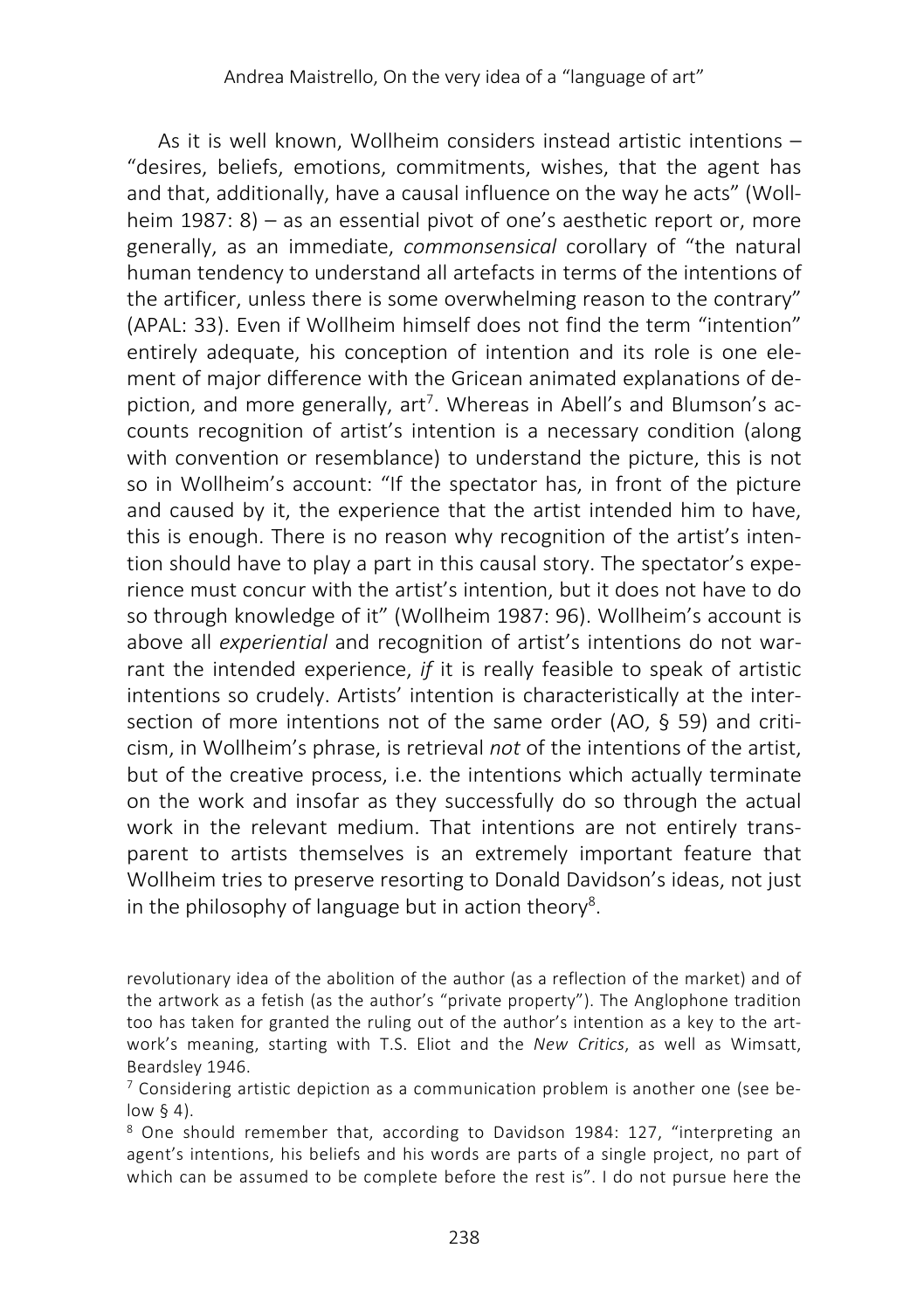Davidson's findings in the field of action theory show that "the reasons for which an action is performed may be said to be its causes, and that employing teleological notions to describe behavior is not in antithesis with, or an alternative to, employing causal notion" (Picardi 1992: 19); and, Wollheim 1993: 94 approvingly insists that "the significance of this now obvious-seeming point is due to the work of Donald Davidson". In this theoretical framework unconscious motives are accepted and (*pace* Wittgenstein) treated as *both* reasons *and* causes: one can therefore have a reason – an efficient reason, if described from the causal point of view – to act in a certain way, without this reason having to be connected with the overall system of ideas, beliefs, wishes of the artist/agent in a logically appropriate manner.

## 3. *Analytic aesthetics and psychoanalysis*

Not even the welcome reintroduction of intention can obliterate a distinctive trait of art, says Wollheim: namely, all speech acts (as those recalled earlier in relation to Courbet's painting), however different in terms of context and of the experience they aim at producing, are always *tokens* of a same statement *type*. This points to a crucial discrepancy between art and language, and thus between artistic and linguistic meaning, for "we do not think of pictorial works of art as tokens of certain type-pictures: we think of them […] always as particulars existing in space and time. Or at least we do so within art. With road signs or logos is different. But we do not think of pictorial works of art as tokens of given types" (APAL: 29; on seeing-in – the supposed natural faculty which should account for representations – see Wollheim 1987; an accurate exam of seeing-in problems can be found in Lopes 1996 and Voltolini 2013; 2015).

The Strawsonian (i.e. descriptivist) vocabulary implicit in such consideration should not hide that, to be sure, Wollheim is here insisting, *contra* Strawson (1959: 231, n. 1; 1966: 5-13) on the commonsensical, "superficial point" that paintings, as well as sculptures, are *essentially*, and not contingently ("because of the empirical deficiencies of reproductive techniques", *particulars*. Artists and audience alike conceive of

attractive similarity between Davidson's radical interpretation and Wollheim's conception of criticism as retrieval of the whole creative process (and not the Griceanstyle inference of the producer's intentions).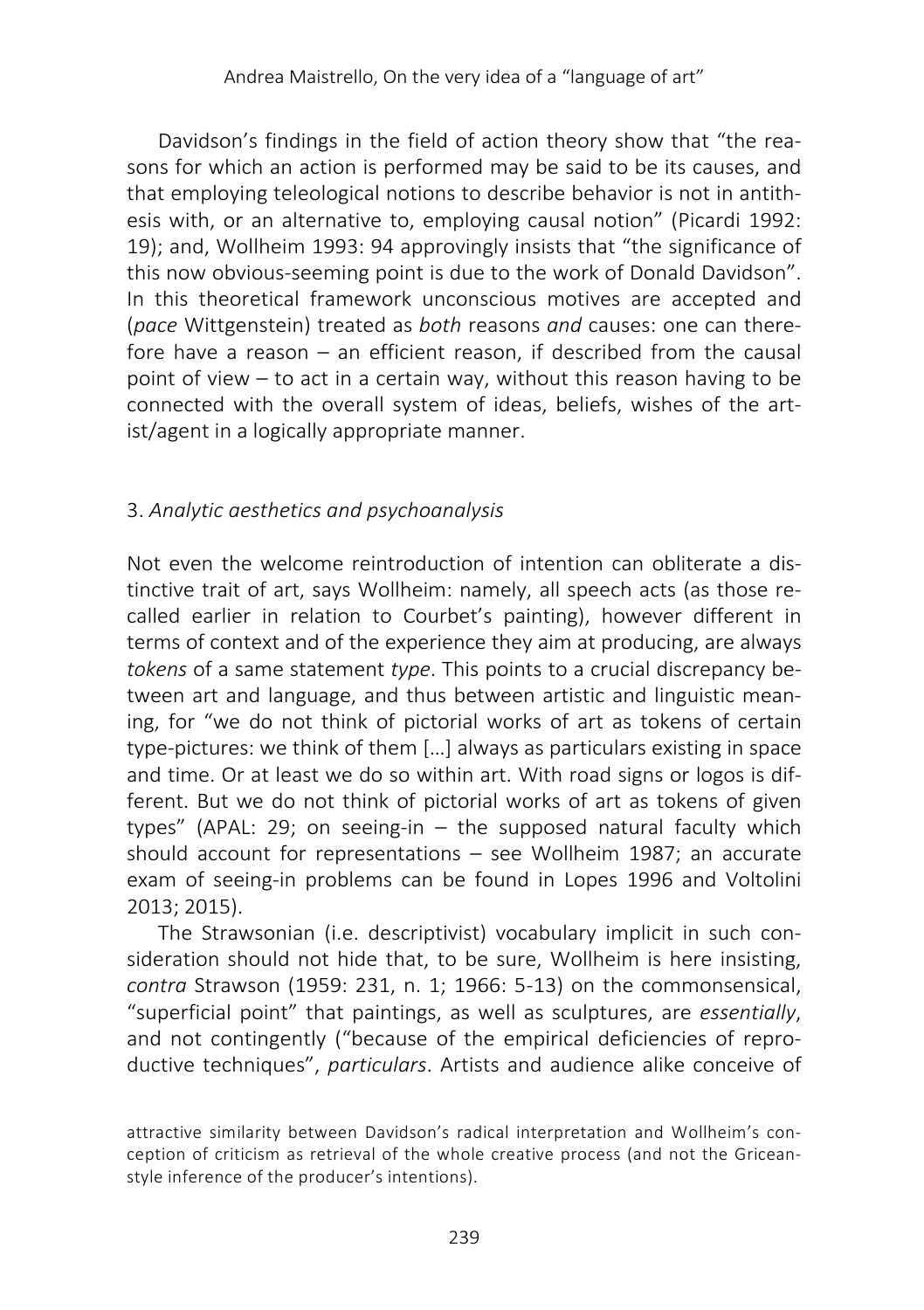paintings as particular individuals with a certain history (and often a prehistory too) and with a certain spatial position, due to their materiality.

Such a "superficial point" seems to rely on common sense only, with no further credentials, and this is why it has been questioned by those who, like Goodman, do not admit of objects that are independent from speech universes (this is the essence of worldmaking), but also by those who opt for a monist position on the ontology of artworks, rather than a dualist one (envisaging multiple arts on the one hand and single arts on the other). The latter may further subdivided into particularists (e.g. Croce-Collingwood) and universalists (e.g. Strawson). Once the ontological belief encapsulated in common sense gives way, it finally becomes possible (at least theoretically) to treat artworks as statements, as propositions-types, thus safeguarding the analogy between art and language and between their respective meanings. Moreover, the distinction between works of art and logos (or street signs) appears to be improper, not so much – or not only – because depiction (and the questions it raises) involves the whole set of these phenomena, but rather because contemporary art has apparently suppressed the difference between the two *in toto* – a fact that finds its best philosophical expression in Arthur Danto's work (Danto 1981; cf. Wollheim 1998 and Velotti 2008).

It thus seems that we have reached a dead end, where common sense intuitions and their theoretical standing become once again the object of contention. The debate here essentially concerns the status itself of the philosophical enterprise, as represented in the opposition between descriptivists and revisionists (see Maistrello 2017). An aggravating factor, moreover, is that Wollheim's position appears wholly anachronistic when compared to contemporary art.

This is not so, however: there are additional implicit reasons that lead Wollheim to radically defend common sense ontology, whose intuitions are however so severely emendated in AO that this work is mostly remembered for its demolition job carried on the "physical object hypothesis" (as in Levinson 2002). Such reasons have to do with that unity of Wollheim's thought which ties together aesthetics and political reflection on the backdrop of a psychoanalytically bent philosophy of mind<sup>9</sup>. Let us start, then, from the exposition of the relationship between psy-

<sup>9</sup> Wollheim's most authoritative interpreters (Budd, Gardner, Guyer, Levine, Matravers, McFee) have all noted that his philosophy of mind and his philosophy of art are mutually entailing and interdependent, as both assume "perspectives developed mostly in the other" (Davis 2010: 279).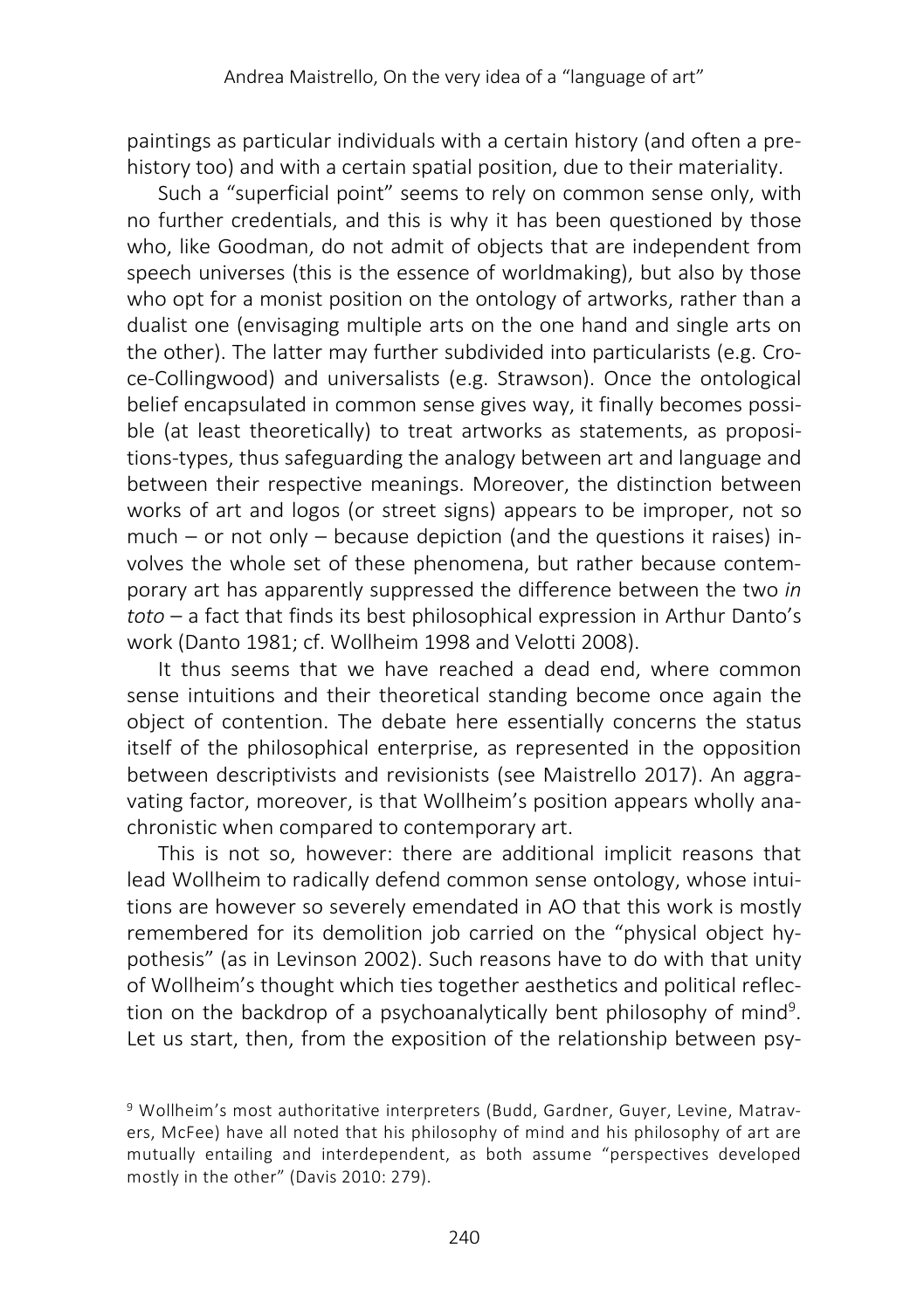choanalysis and art as it is articulated in *A Critic of Our Time*, Wollheim's introduction to Adrian Stokes' writings (Wollheim 1959). Adrian Stokes – who was an art critic, a painter, a poet, and a psychoanalyst – was also one of Wollheim's most important reference points, so much so that Art and Its Objects is dedicated to him<sup>10</sup>. Wollheim's review of Stokes is, more than anything else, an opportunity to spread, through a widelycirculated, learned journal, the theoretical proposals advanced by Melanie Klein (the founder of the British psychoanalytical school), her development of Freudian ideas and their potential for the aesthetic inquiry.

One of Klein's main innovations of the Freudian canon (and at the centre of the long-standing debate with Anna Freud) resides in the individuation of a crucial psychological mechanism on which child development largely depends: the process of introjection and projection. Such a mechanism is active in the child psyche ever since birth, and through it, events occurring in the first few months are marked as the fundamental experiences that found all the subsequent conflicts and anxieties. The oscillation of this process of introjection and projection wholly characterizes early object relations. At an initial stage, the child is attracted to objects that excite her or annoy her, forms an attachment to them, makes them hers; "the infant […] 'incorporates' them in its own 'inner world' of phantasy". But once obtained them, however, the infant wants to expel them, to return them to the world: "In doing so, though, it projects not just the objects as such but also the feelings with which it has invested them, and so peoples the world with persecutors (the painful objects) or benign forces (the pleasurable objects)" (Wollheim 1959: 41-2). Such a process, which is not only analogous to, but also strongly influenced by, the processes of nutrition and excretion, is associated with two positions in child development: during the first, paranoidschizoid stage, the infant is at the mercy of surrounding objects (above all, the mother's breast), that at each time gratify her (feeding her) or frustrate her (being denied to her). The infant, also due to her limited cognitive abilities, assigns different feelings to different causes, forming a primitive world-view, exalted by the introjection-projection position, which is entirely fragmentary but mainly hostile, and which leads her to divide objects (and the related feelings) into "good" (i.e. satisfying) and

<sup>&</sup>lt;sup>10</sup> This is not the only passage that Wollheim devotes to Stokes; indeed, many reprints of Stokes' works bear a preface penned by Wollheim. See, e.g., Wollheim 1974: 315-35, according to Davis 2010: 281, "the gold standard of commentary on Stokes".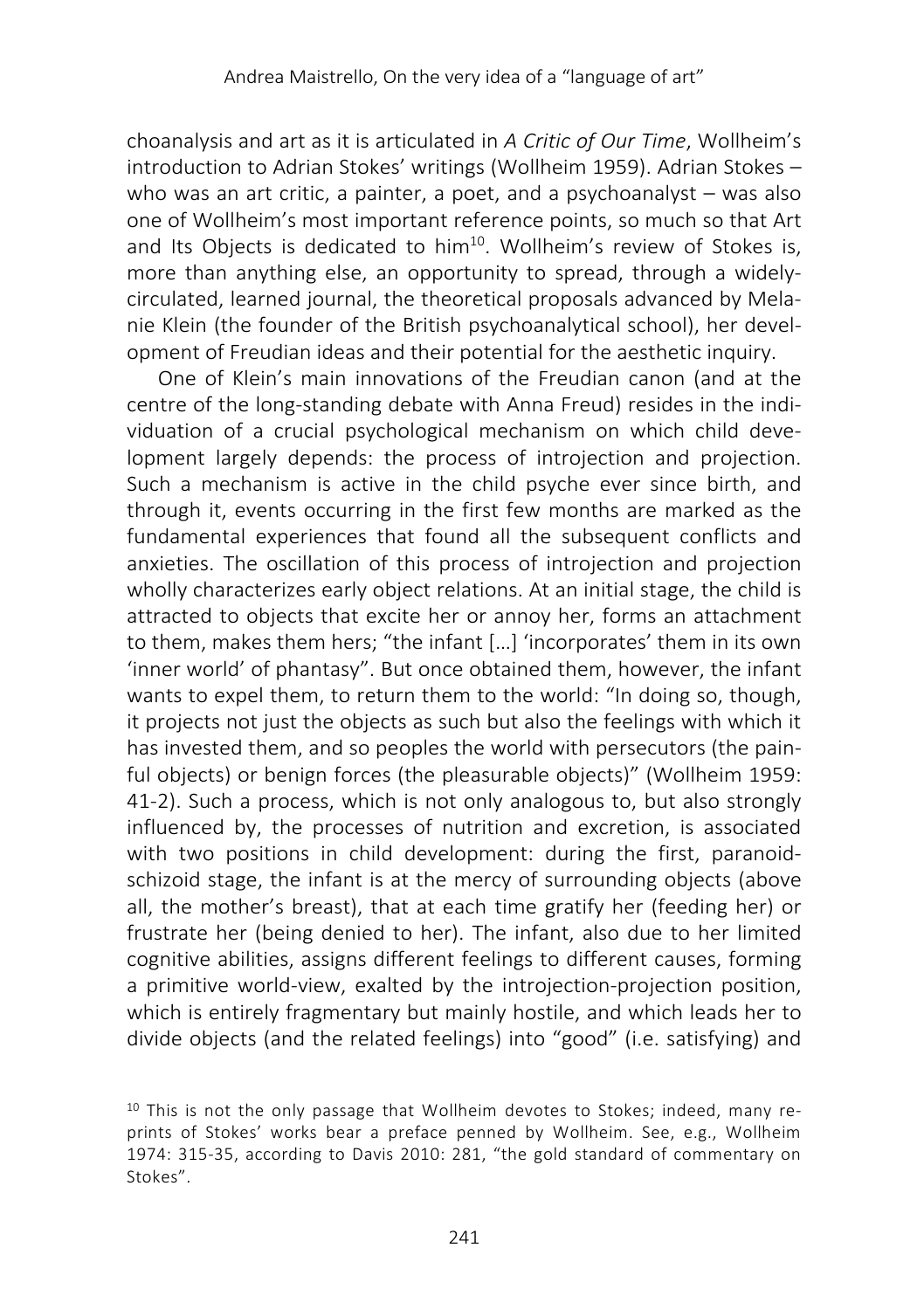"bad" (i.e. persecutory) objects. With the development of her faculties, the baby starts realising that the objects of her hate and love are but different aspects of the same objects (the "bad" breast that is denied to her just is the "good" breast that feeds her), and thus that her resentment for the former coincides with the destruction of the latter.

Such awareness leads to the depressive position, where the child's persecutory anxiety for what can happen to her gives way to the anxiety for what she can do (the prototype of guilt). This leads the child to deny her aggressive impulses and to manically insist on gratification – or to regress into the earlier stage. Exiting this alternation of position requires the recognition of one's ambivalence ("the terrible but fundamental conjunction of love and hate"); the acceptance of being the cause of the damages to the object, whether in phantasy or in reality (for example, in games, according to another crucial Kleinian clinical addition); the wish to repair it, in phantasy as in reality – or, indeed, to repair it in reality to fix it in the phantasmatic world. Doing so implies to recognize that the object is something unique and whole, independent and separated from the feelings of the ego, and constitutes the main test for the ego's development and integration.

The ability to overcome depression, to admit of ambivalence, to repair and institute whole objects, is thus the source of altruism, morality, love and art. "Of Art – for in the creation of Form, which is one of the essential elements of Art, we have man's most sublime effort to amend, by the construction of whole objects, for his elemental destructiveness" (Wollheim 1959: 42). Stokes' most important legacy to Wollheim may perhaps be envisaged in precisely this aspect of "objective expressiveness", or, in other words, in the idea of art as "a form of externalization, of making concrete the inner world" (Wollheim 1972: 11). Indeed, this is why Wollheim strenuously defends and safeguards the "physical object hypothesis", once it is freed of misunderstandings and logical difficulties, and why, when it comes to arts that do not produce a single object, but a token of a type, he insists not only on the sharing of some (though perhaps not all) structural or historical properties, but also on the proper capacity to transfer some of these properties from token to type (for instance, nothing – besides certain matters of interpretation – prevents us from saying that Donne's *Satires* – the *type* – are "harsh to the ear",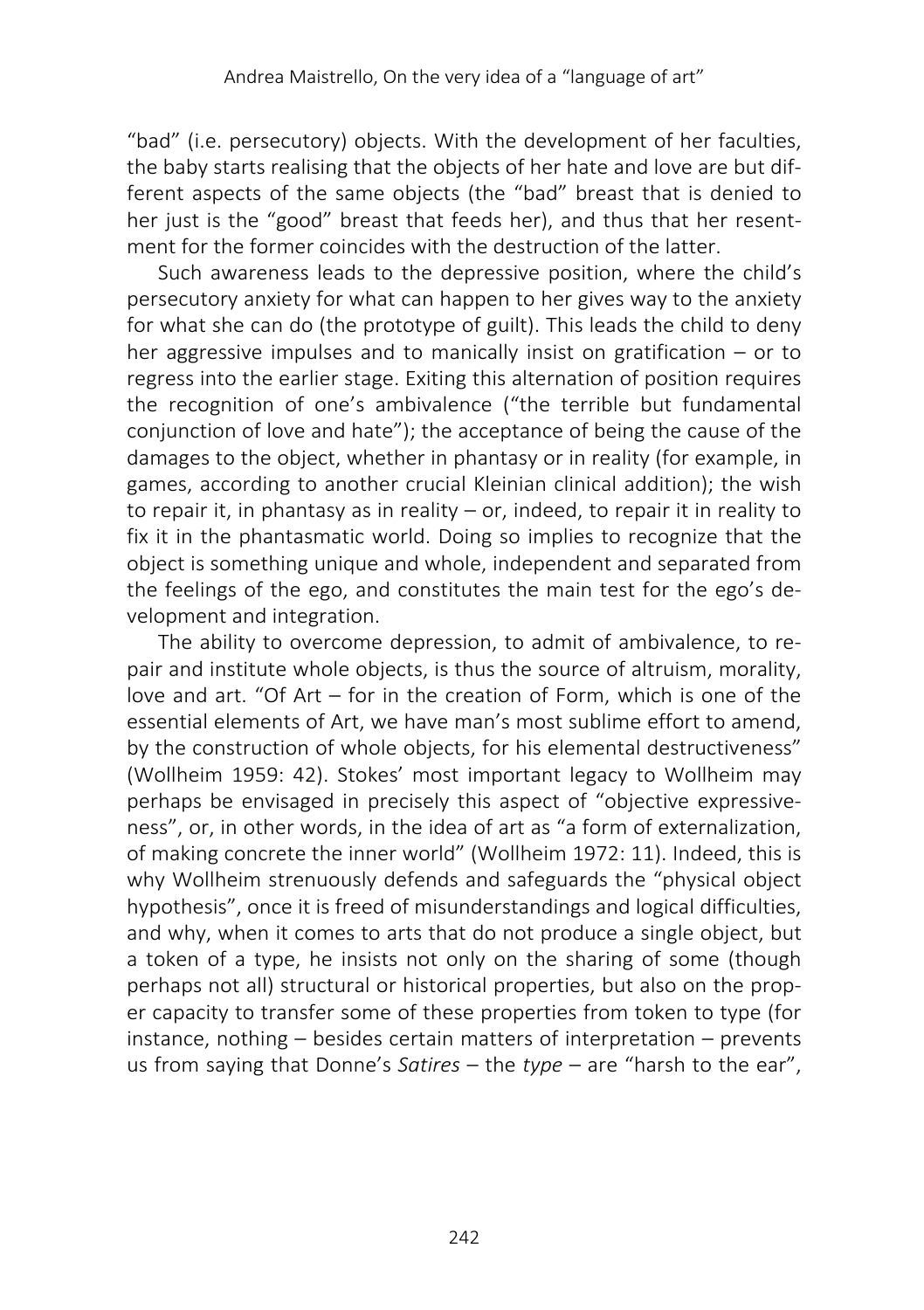which is a *physical* trait appearing in their declamation – *token* – here and now; AO, § 37) $^{11}$ .

This is also the deeper reason for the emphasis on the ability of human action to modify surrounding objects; to beat the medium's recalcitrance; to realise objects that embody the artistic intention, to the extent the latter manages to assert itself in the work-object; to establish and celebrate, through reparation, those whole objects "that can then become a source of shared pleasure and consolation" (AO, § 50). "The renunciation […] of the immediate gratification of phantasy" and the direct confrontation first with one's medium, then with society, and their respective resistances, involves a physical and psychical labour – the artist's work – that is the price to pay for the reparation to happen, so that the resulting object might "open to others unconscious sources of pleasure which hitherto they had been denied" (AO, § 50).

This analysis certainly has a slightly political nuance: when discussing elsewhere the contemporary social condition and referring to the Marxian concept of "alienation", Wollheim writes that "it is because the worker cannot identify any single artifact as the product of his own labour that he is denied any sense of creativity or self-fulfillment in the process" (Wollheim 1961: 26). It is the lack of such work, and of the will to highly refine one's products to make them unique through their physical identity (which is typical of art practice), that leads Wollheim to

<sup>11</sup> One might ask how, *vis à vis* Goodman's distinction between autographic and allographic arts, Wollheim can maintain a particularist position preserving his use of the type/token disjunction. Wollheim (*contra* Goodman) tends not to consider types as universals *strictu sensu* pointing out that the relationship between type and its tokens is more "intimate" than that between, say, a property and its instances: the type is "present in all its tokens like the universal in all its instances, but for much of the time we think and talk of the type as though it were itself a kind of token, though a peculiarly important or pre-eminent one" (AO, § 35). The property of "being rectangular" has rectangular instances but is not itself rectangular; no red flag, on the other hand, can be correctly shaped if not rectangular itself and that, according to Wollheim, means that the property of being rectangular which belongs to token of *this* red flag also belongs to the type *The red flag*. Such "transmission", as he calls it, of qualities from token to type allows Wollheim to keep faith to his particularist creed in spite of Goodman's allographic claims or, by the way, his insistence on notation: for Wollheim two orthographically identical poems *might* give rise to difference in experience caused by different historical properties, as in the hyperbolic case presented in the celebrated *Pierre Menard* story by J.L. Borges (see Savile 1971; AO, Essay II). This case would suggest that the correct principle of individuation for works of multiple art does not depend on the notation employed. In ontology the idea that a type is a kind of abstract object has been developed by Wetzel (e.g. 2009).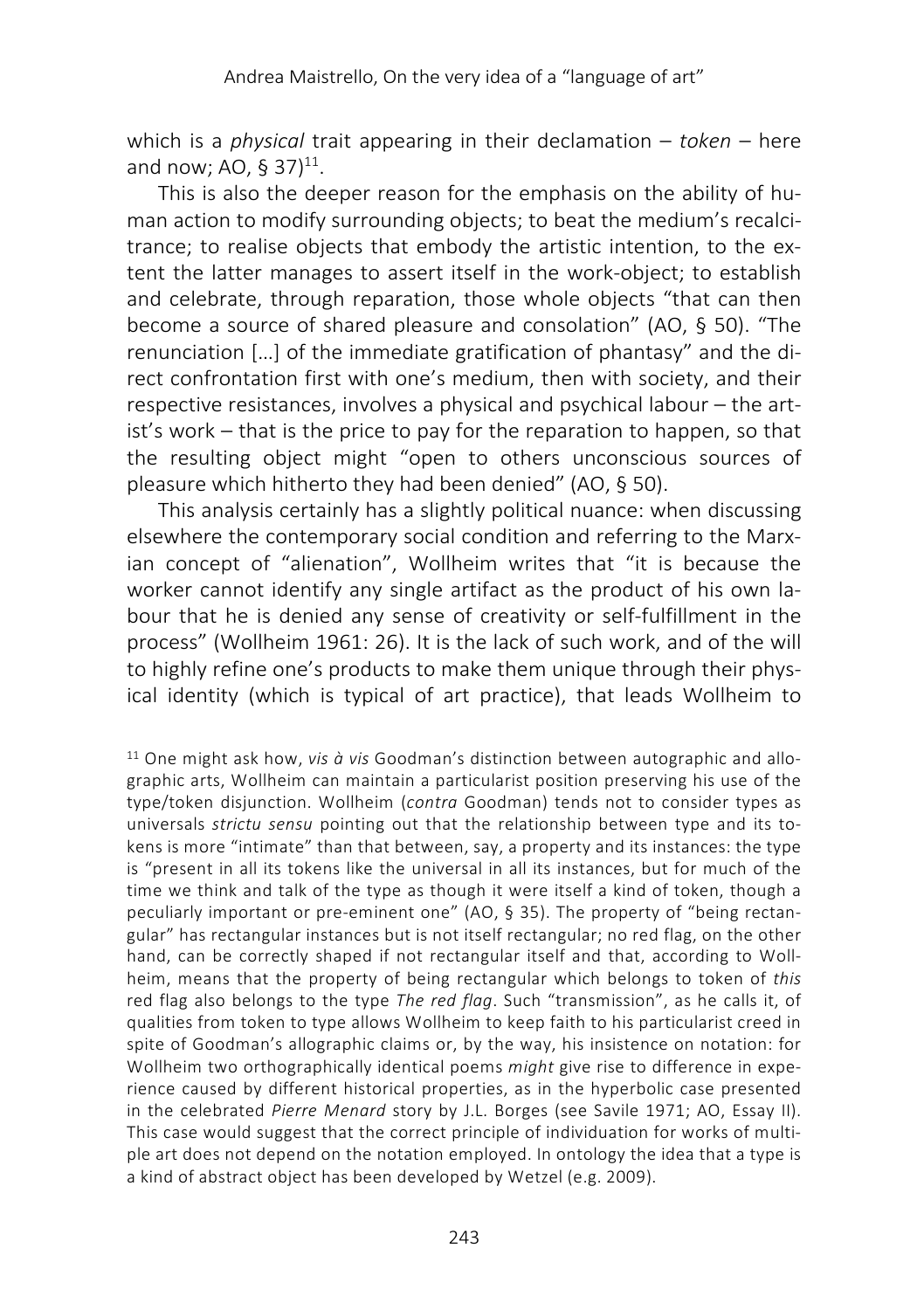speak of "minimal art", with reference to all those objects that are "undifferentiated in themselves", or whose "differentiation […] comes not from the artist but from a nonartistic source, like nature or the factory" (Wollheim 1974: 101). The point that generates anxieties and perplexities is not whether to accept or not such products as works of art; nor is it to defer the question to a distinction between a descriptive and an evaluative sense of the term "artistic", *à la* Dickie. Indeed, Wollheim stresses that artists like Duchamp *minimise* the traditional work stage, and thus the artistic content, but they do *maximise*, so to speak, the decision that the work has come to an end, which is what usually ascertains the achievement of a highly individualised and elaborated product. In a slogan, "Duchamp makes a decision like an artist, but the decision that he makes is not like the artist's" (Wollheim 1974: 108). In delivering objects that are entirely similar to those that inhabit our daily world, Duchamp and others like him are producing works that "belong to art, and not to art-history" (Wollheim 1974: 124). Wollheim, however, does not dramatize the current artistic scene as some of his contemporaries, for instance Stanley Cavell (1969), do: art history has been punctuated by moments of dismantling of traditional states of affairs, which artists have come to perceive as excessively differentiated and in need of simplification. Following Stokes, Wollheim indeed states that "it would be difficult to appreciate what Duchamp was trying to do without an overall knowledge of the history of art's metamorphoses" (AO, § 61).

## 4. *Art and communication?*

The danger implied by the systematic and complete "disintegration of our concept of 'art' as we have it" (Wollheim 1974: 104) should rather be assessed in terms of (the loss of) whole objects' reparation and institution. Such processes thus undergo a drastic downscaling. This downscaling would be without appeal if, to the tendencies of contemporary art, one were to add a reframing of aesthetics in terms that entirely rule out the experiential aspect of the encounter with the work of art in its individuality. This is an aesthetics, in other words, that definitively accepts that works of art function (have always functioned) as logos or street signs, instead of embodying, in its mainstreams, a single moment of their history (namely, the current one).

In a telling passage of *The thread of life*, his philosophy of mind masterpiece, Wollheim attempts to illuminate a crucial aspect of the process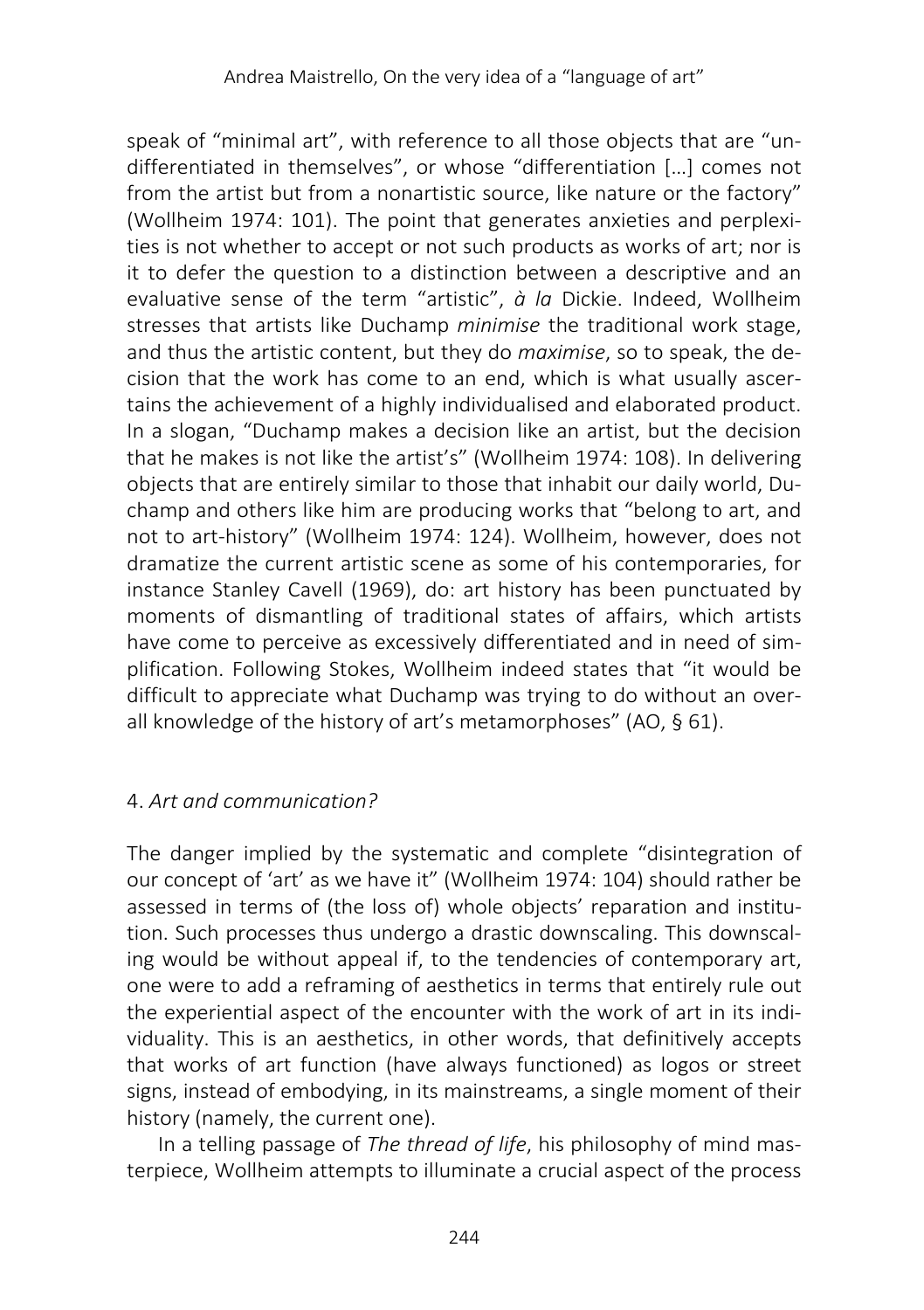of working through a phantasy by means of an analogy with the understanding of the artwork. There certainly are important differences: the critic, indeed, tries to understand a work of art of which, unlike the patient, he is not the maker; unlike a phantasy, a work of art is, in a sense, made precisely to be interpreted. However, Wollheim claims that "understanding the work is a matter of perceiving it in the light of everything that we have come to believe about it", and thus this is "experiential or by acquaintance, not inferential or by description" (Wollheim 1984: 233). The crucial similarity, he maintains, lies in the fundamental distinction between, "on the one hand, the accumulation of information, which is preparatory to the act of understanding, and, on the other hand, the act of understanding itself. The act of understanding is not the result of an inferential leap to a further or synoptic piece of information. The act of understanding is not propositional at all, and therefore we neither need to have, nor are we debarred by lacking, means at our disposal with which to record the meaning either of the work or of the phantasy" (Wollheim 1984: 234).

This is also why Wollheim refuses to reduce the whole set of these phenomena to the sphere of communication (and similarly, of language). Following Grice and Davidson, Wollheim defines communication as "the attempt, or, more narrowly perhaps, the successful attempt, on the part of an agent to instil certain beliefs, or  $-$  a weaker version of the same idea – certain speculations, or suggestions, or hopes, or suspicions, into the mind or minds of an audience" (Wollheim 2001c: 241). Such an account presupposes a specific audience, which is unusual when it comes to art, instead of a simply hypothetical audience (see Wollheim 1987: 96); this approach thus gives the artist "the burden of so expressing himself as to take account of the audience's cognitive stock" (Wollheim 2001c: 242), where "cognitive stock" refers to "the knowledge, belief, and conceptual holding" (Wollheim 1993: 134) the audience needs for a correct grasp of the artwork, just as a speaker modifies her lexical choices according to her audience. Such an idea of communication should suffice to get rid of the misleading idea that Wollheim defends an entirely combinatory and regulative idea of language, where intentions play no role when it comes to linguistic meaning, but exclusively when it comes to artistic meaning (hence, discrediting the underserved label of noncanonical intentionalist (Bermejo Salar: 102; 106, n. 20).

Unlike Davidson, Wollheim certainly conceives of language as including a conventional element that plays a crucial role in communication (Wollheim 1987: 22) but, when applied to aesthetics, this communica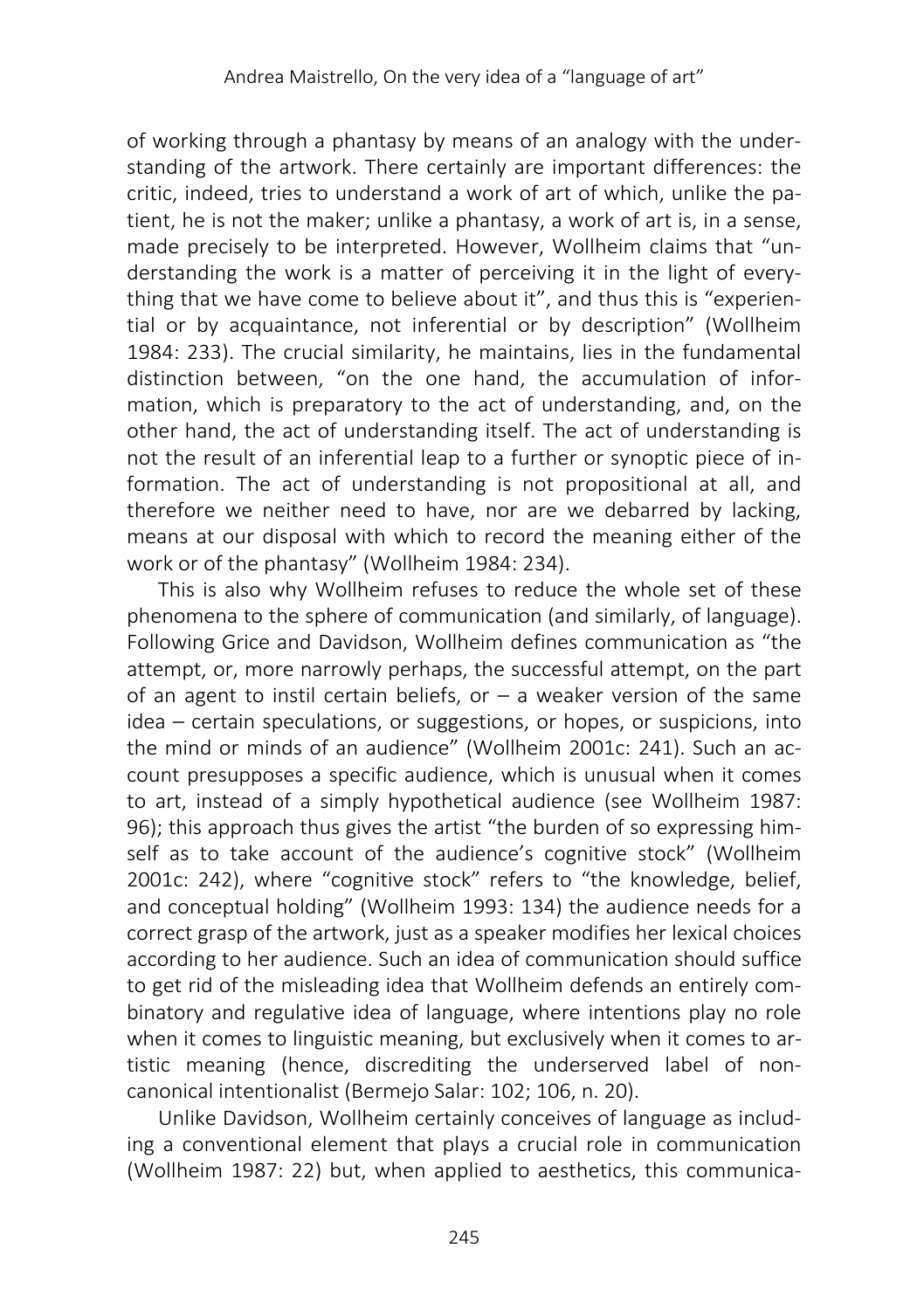tion model (even if speaker's intentions and their explicit recognition are admitted) does not leave any room for the spectator's experience of the artwork (making more explicit Wollheim's refusal of any Gricean inspired model of explanation of depiction and, more generally, of art). In short, it does not matter how much past or present art might be communication; "nothing is art in virtue of satisfying the communicative pattern" (Wollheim 2001c: 243).

APAL frames communication as a transmission of a belief in which it is possible to (i) identify the transmitted belief, (ii) what the latter assumes, and (iii) what is irrelevant (APAL: 25). We might be justified in taking also this account as referring to the Shannon and Weaver model (Shannon 1948; See AO, § 56, where Wollheim discusses the application of information theory to aesthetics), which was crucial for theorists of communication and semioticians in general – that is, precisely the audience *Pictures and language*, FPO and APAL mean to address. Here Wollheim insists that such a model has nothing to do with the understanding of paintings (though the remark might be extended to any work of art): "Pictorial works of art are, by and large, not designed for specific audiences, and they seldom have a narrow, cognitive content" (APAL: 25). Again, the point seems to lie in the discrepancy between what is mobilized by critics and experts – the *theory* – and what Wollheim conceives of as the effective ground of the actual encounter with the work of art – *aesthetic experience* mediated by common sense and intuition as we find them *after (his) philosophical analysis*. This last corollary is especially significant, if we consider that such factors are precisely those that distance Wollheim from Goodman, in whose view being "communication […] the purpose of symbolizing […], works of art are messages conveying facts, thoughts and feelings; and their study belongs to omnivorous new growth called 'communication theory'" (Goodman 1968: 257).

One may perhaps consider this group of articles as an exercise in misunderstanding, insofar as their polemical targets are theories that are out-of-date (Shannon and Weaver) or not entirely relevant (like Bois' analysis of some Picasso's painting, which is treated as a universally accepted theory on the nature of painting); or just that this is but yet another instance of the long-standing issue between analytical and continental philosophers, the latter being here embodied by the French structuralist and post-structuralist tradition. Such a charge however seems ultimately unwarranted, if one looks at the benevolence and interest with which Wollheim approaches his case studies. On the contrary, the focus has always been the art-language analogy, and as a proof of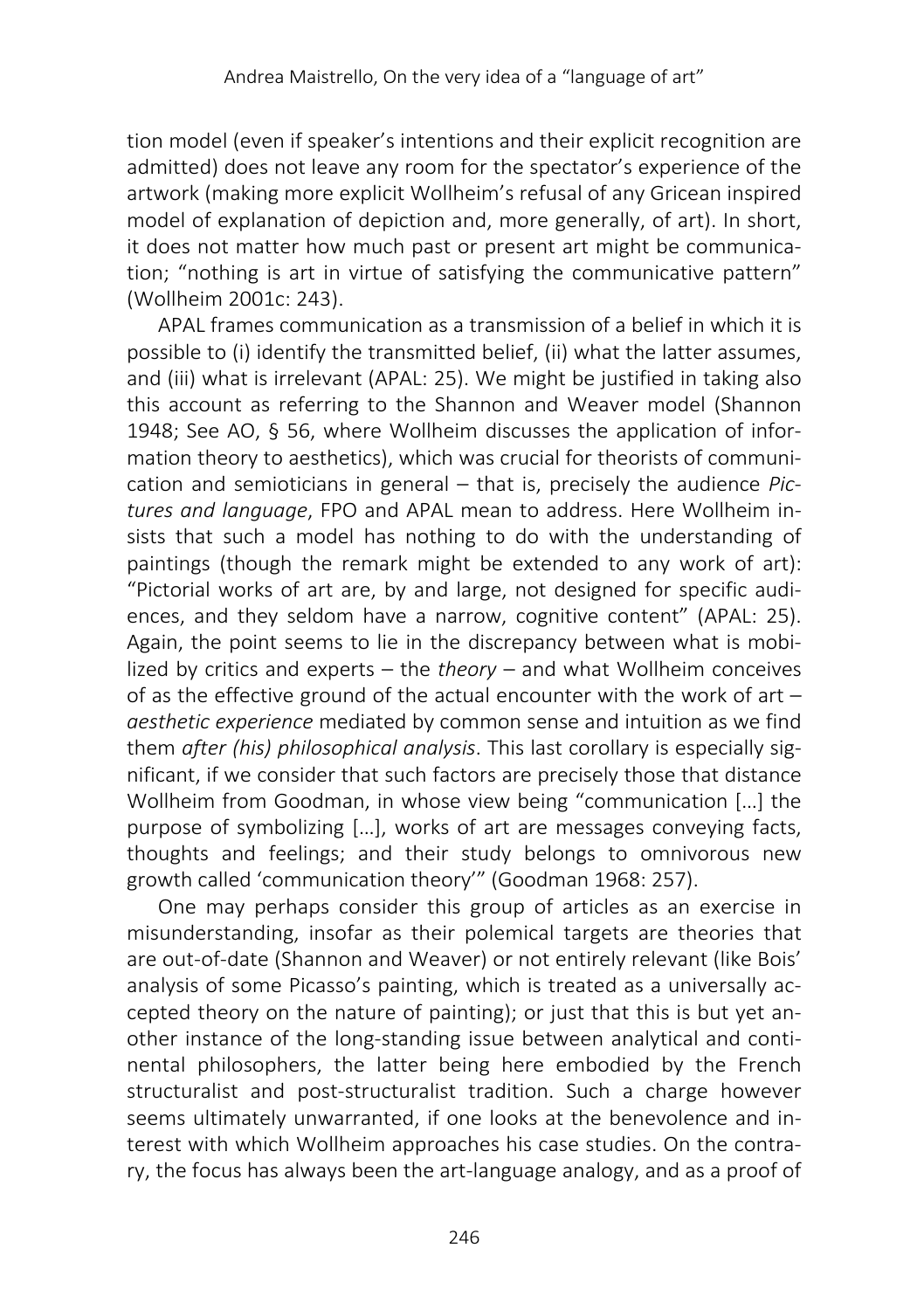this, we may recall how Wollheim (1991a: 441) applauded, in his review of Walton's important work *Mimesis and make believe*, "a powerful, timely critique of the various linguistic, semi-linguistic, quasi-linguistic models of artistic content or meaning that are so much in favour today, all across the spectrum from Nelson Goodman to Jacques Derrida" – his great disagreement with Walton notwithstanding.

This confirms once again Wollheim's main worry, namely the assumption of aesthetics under a semiotic-symbolic paradigm, which is incorrect not so much (or not only) because art does not depend on rules (cf. AO, § 58), as much as because such an approach dissolves the work of art *qua* object, just as FPO does, thus jeopardising all that is related to it. In other words, this semiotic-symbolic approach undermines the work of art as the result of an actual, historicized creative work, distinctive of what is most proper to men in overcoming those aggressive impulses that are intrinsic to human nature. More than that: for transcending the depressive position through the institution of whole objects, through reparation, is inextricably connected to the direct experience of the work*object*, to its physical identity and unity, and since such an experience does not derive from an inferential act, it cannot be conveyed through symbolic means only. In this sense, it comes as no surprise Wollheim's rejection of a thesis "dominant over much contemporary philosophy of mind" according to which "there is a one-one correspondence between the linguistic forms that we use to ascribe mental phenomena and the ways in which such phenomena ought to be classified", like a correspondence between forms of ascription of desire and kinds of desire (Wollheim 1999: 20). Since emotions, in Wollheim's psychoanalytically oriented framework, cannot be "isomorphically mapped […] to the emotion terms as actually used" (Levine 2016: 257)<sup>12</sup>, it is just the direct and actual encounter with the work of art that could "trigger" the proper aesthetic experience, something that no vicarious familiarity could  $d\sigma^{13}$ .

<sup>&</sup>lt;sup>12</sup> Strictly related to this point, I agree with Levine 2016: 258 that this "is also suggestive of a reason why we should hold aesthetics to be such a valuable and central part of our lives. It is a reflection, a true reflection, of experience that even language and conceptualisation may or even must miss. Aesthetic experience is a unique way of experiencing and interacting with the world, and intimate aspects of ourselves beyond the reach of cognition".

 $13$  The importance this aspect has for the contemporary debate on the Acquaintance Principle and the aesthetic testimony cannot further be developed here (for a survey see Robson 2012).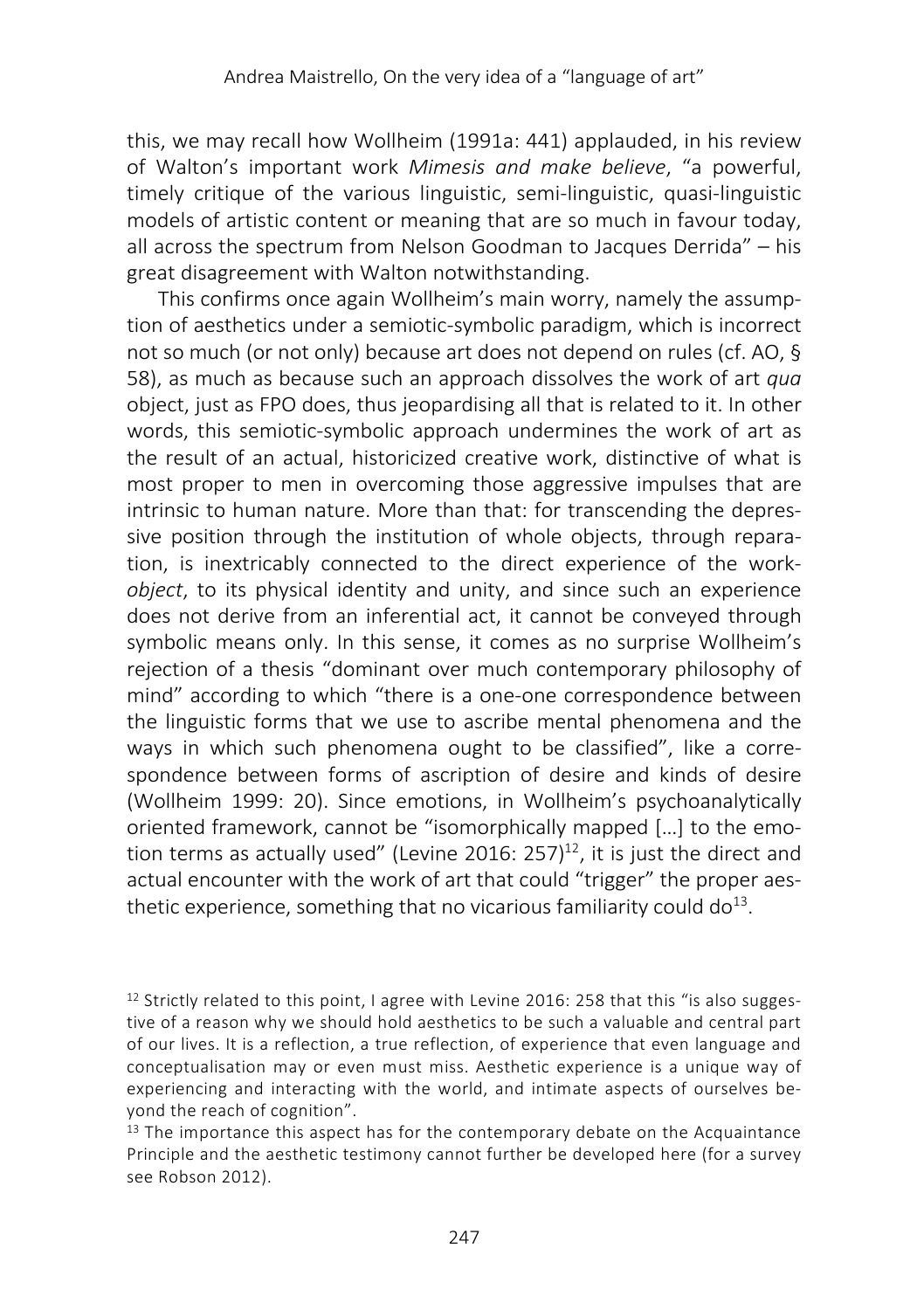This particular point could help to appreciate the difference between the psychoanalytic approach of Klein-Wollheim and that of Lacan (the most influential among art critics). In his preface to the second edition of Sigmund Freud, Wollheim highlights, among other things, Lacan's radical disregard of the body and the conditions and psychological effects linked to its maturation, concentrating almost exclusively on "symbol acquisition, its successes and its failures" as "virtually the whole of what the mind is required to negotiate". According to Wollheim 1991b: xl, such an approach not only subtracts psychoanalysis from the domain of science (what Freud fought for all his life), placing it within "the realm of hubristic metaphysics"; it also drastically reduces the role of experience: "In attenuating the role of experience, Lacan obliterates the more recognizable features of the psyche as Freud saw it: the urgency of desire, the pain of conflict, the looming presence of heavenly corporeal figures, and the enduring power of sensuous preverbal sensation"<sup>14</sup>.

Wollheim's philosophy of art is entirely devoted to re-establishing the centrality of the aesthetic experience, and presenting it as firmly rooted in human nature and its psychology; this, however, is realised not through its hypostatisation, or through the research of its essential traits, but through its objects. Losing the object, or impoverishing it, or making it replaceable, means to deny "certain natural tendencies, i.e. that of producing objects to alleviate, and that of finding objects to match, our inner states" (AO, § 29: 39-40); it means, that is, to lose or impoverish or make replaceable also the aesthetic experience and its reparation drive. To minimise, neglect, or defer experience means to minimise, neglect or make uncertain the cognitive and emotional faculties such experience depends on; it ultimately means to abdicate to a substantial and essential part of human nature.

This reparation urge constitutes the motive of Wollheim's whole philosophical enterprise, in aesthetics as much as in moral and political philosophy; even its artistic ontology (i.e. the physical object hypothesis) is meant to defend that. This is why, quite apart from their different conceptions of the mental, Goodman's ontology of extensionally treated referents (whether artefacts or natural objects) to which aesthetic func-

 $14$  It is not surprising therefore, that such a neglect of experience derives from the Lacanian hypothesis of the linguistic structure of the primary unconscious process. However, as Davis 2010: 283, quoting the same passage, acutely notes, "what Wollheim really disliked […] was Lacan's – or the inevitable Lacanian – non- or antiaestheticist conclusion that art can offer us no imaginative reparations, no possibility of 'transcendence of depressive position'".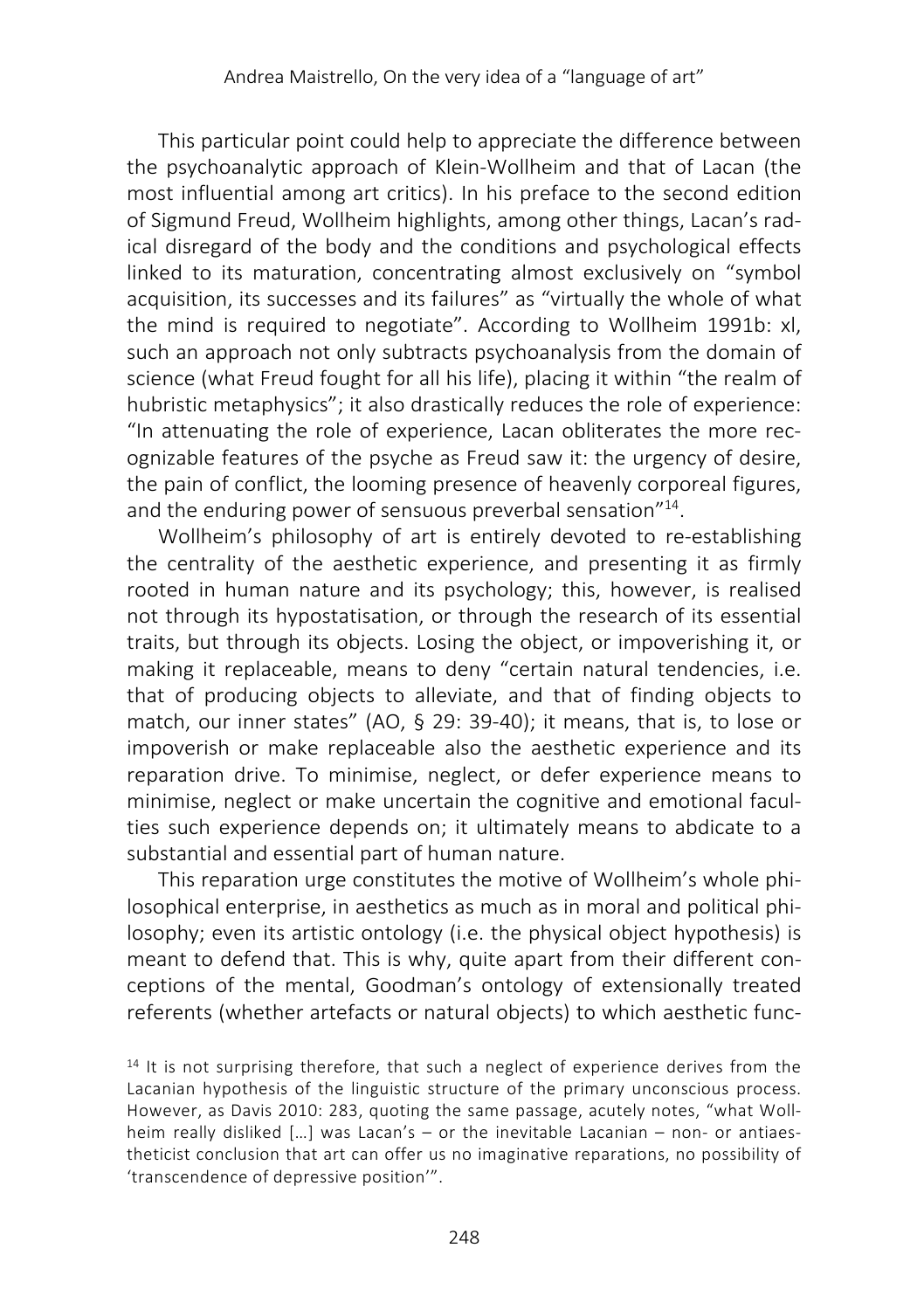tions are assigned (functions that can be intermittent, ignored or withdrawn at different times or in different places), does not do for Wollheim. On the other hand, Danto's idea of transfiguration of different objects to which the status of artwork is ascribed is also inadequate, for it is too weak and mobile, too dependent on interpretations, not sufficiently tied to artistic intention and thereby not sufficiently experiential. Finally, also Walton's fictionalism is faulty in Wollheim's view, for, although related to material objects and the experiential dimension, it still draws from a misleading experience, the imaginary one, which ultimately takes the distance from the object and the maker's intention.

Wollheim criticises all of these views on a purely philosophical basis, it is true; yet the point seems to be that none of them manages to account "for the pathos of art, certainly of all great art, for the sense of loss so precariously balanced against the riches and grandeur of achievement" (AO, § 50: 78) nor for the redemption and reparation element that the creation of a whole object brings about, both to its maker and its observer. By referring to psychoanalytical concepts such as introjection, projection, whole object, externalisation, Wollheim manages instead to participate in, update, and corroborate, the traditional theory of art as expression, while safeguarding its aspect of uniqueness and exemplarity. This demand is entirely in line with the preceding and competing aesthetics, like the Croce-Collingwood line that was the polemical target of AO. At the same time, through its reference to Wittgenstein's idea of intransitivity, Wollheim's approach manages to avoid the hypostatisation of a private mental object (the artwork-idea, so to speak), as well as a physical or physiological reductionism (the artwork-sensation), and the resulting obliteration of the artwork-object, the one proper artwork $15$ .

Although Wollheim is considered a true pioneer of the enterprise that sees psychoanalytic theory as "an extension of commonsense psychology" (Wollheim 1993: 101; Gardner 1993, 1995; Snelling 2001) and this proves once again the intrinsic unity of his thought under the aegis of common sense, the introduction of a psychoanalytic framework brings along both a genuinely speculative element and a quasi-revisionistic trait to aesthetics. By virtue of the former, his approach is not only a matter of words, nor a metaphysically dogmatic exercise; by virtue of the latter, it

<sup>15</sup> Guyer 2014: 513 too sees Wollheim above all as an heir and a continuator of the main themes of modern aesthetics "the cognitivist approach to art, the recognition of the emotional impact of art, and the pleasure in aesthetic experience captured in the notion of free play".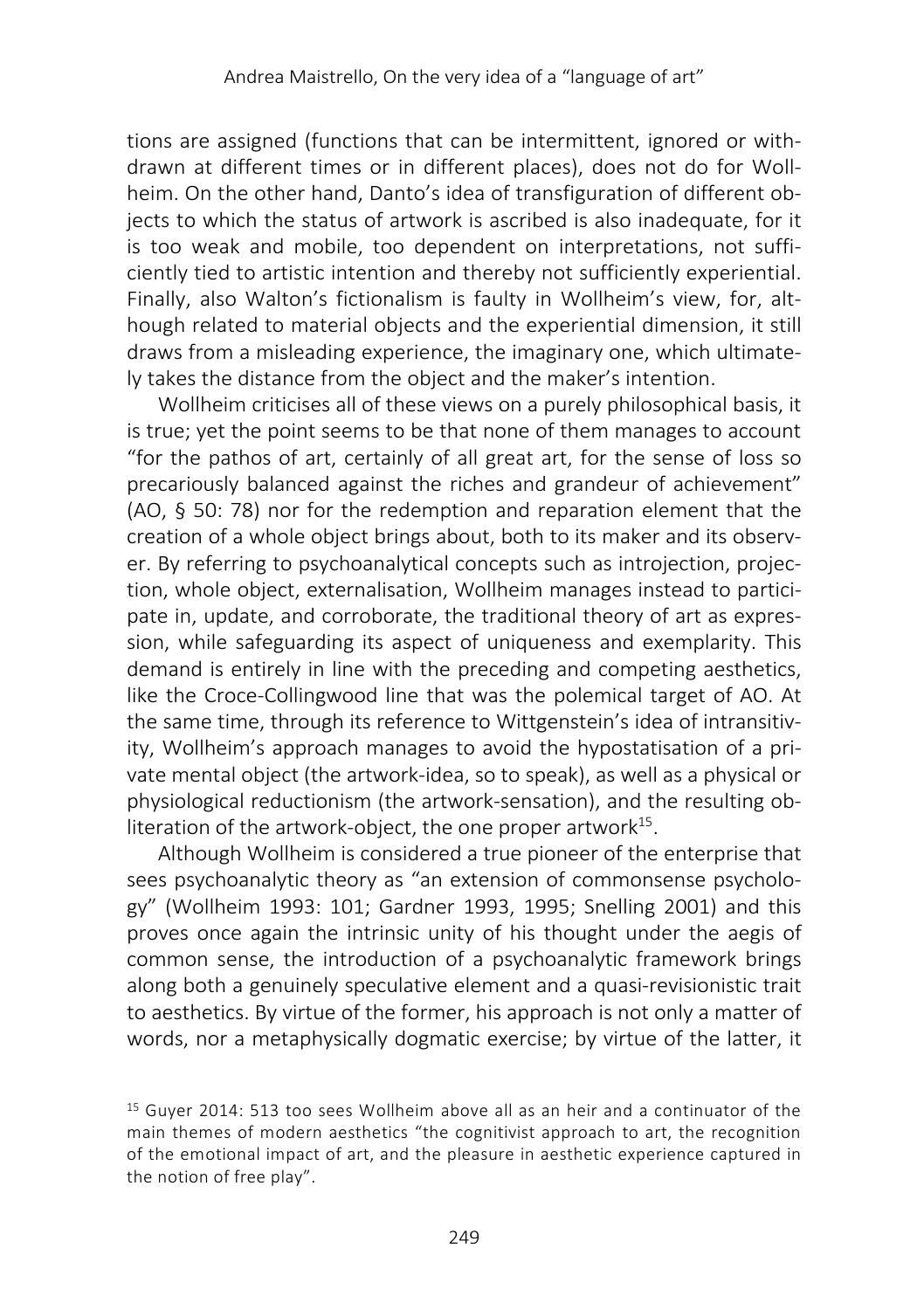is open to empirical confirmations – a theoretical attitude that becomes evident in the notion of "seeing-in". This psychological illustration of the pictorial meaning, indeed "the kind of account that Wittgenstein, quite rightly, deposed as an account of linguistic meaning" (*Pictures and language*: 185) does not apply to representational content only, but deploys further layers concerning the expressive, textual, historical and metaphorical meaning (as it is well explored in *Painting as an art*). Finally, this is the path Wollheim chose and developed in view of a more general aim: to both "redeem us from misunderstandings and metaphysical cramps" and to "restore a genuinely human and not naturalistically mortified image of experience" (Picardi 2001: 21) 16.

### Bibliography

Abell, C., *Canny resemblance: an account of depiction*, "Philosophical review", 118 (2009), pp. 183-223.

Barthes, R., *Criticism and truth*, ed. K. Pilcher Keuneman, London, Continuum, 2007 (1966).

Bermejo Salar, A., *The analogy between artistic and linguistic meaning – the linguistic model of intentionalism revisited*, "Proceedings of the European society for aesthetics", 5 (2013), pp. 100-19.

Blumson, B., *Resemblance and representation*, Cambridge, Open Book, 2014.

Bois, Y-A., *The semiology of cubism*, in L. Zelevansky (ed.), *Picasso and Braque. A symposium*, New York, The Museum of Modern Art, 1992, pp. 169-208.

Cavell, S., M*ust we mean what we say?*, Cambridge, Cambridge University Press, 1969.

Danto, A., *The transfiguration of the commonplace. A philosophy of art*, Cambridge (MA), Harvard University Press, 1981.

<sup>16</sup> I am extremely grateful to Stefano Marino, Giovanni Matteucci, Stefano Velotti and Alberto Voltolini for having read the whole paper and for their comments. An anonymous referee cleverly stimulated the final result. Monica Spocchia made the impossible possible. Special thanks to Laura Schulderer for her help. Giovanni Matteucci prompted me long ago to write a thesis on Richard Wollheim, something that changed my whole perspective on the subjects Giovanni teaches so well, and on all the rest. My greatest debt is to Eva Picardi: she bravely bore with endless hours of rambling discussions and never tired of pointing out obscurities and suggesting corrections of my PhD thesis during the most difficult period of her life. Without her help, encouragement and example that thesis and this paper would have been inconceivable.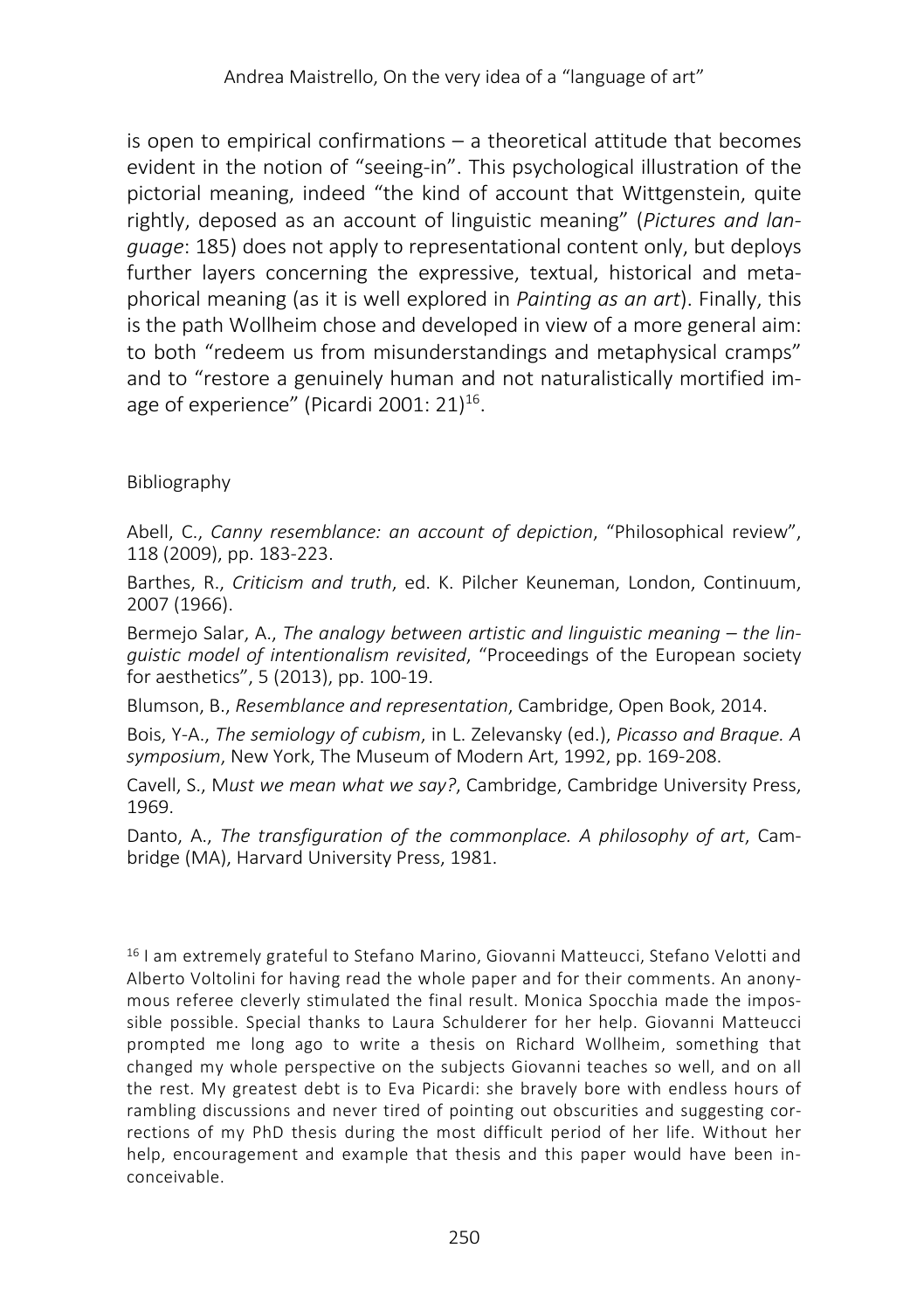Davidson, D., *Essays on actions and events*, Oxford, Oxford University Press, 1980.

Davidson, D., *Inquiries into truth and interpretation*, Oxford, Oxford University Press, 1984.

Davis, W., *Queer beauty. Sexuality and aesthetics from Winckelmann to Freud and beyond*, New York, Columbia University Press, 2010.

de Saussure, F., *Course in general linguistics*, (1967), ed. P. Meisel, H. Saussy, Engl. transl. W. Baskin, New York, Columbia University Press, 2011.

Eco, U., *Sémiologie des messages visuels*, "Communications", 15 (1970), pp. 11- 51.

Gardner, S., *Irrationality and the philosophy of psychoanalysis*, Cambridge, Cambridge University Press, 1993.

Gardner, S., *Psychoanalysis, science, and common sense*, "Philosophy, psychiatry, and philosophy", 2 (1995), pp. 93-113.

Gombrich, E., *Art and illusion*, London, Phaidon, 1960.

Goodman, N., *Languages of art: an approach to a theory of symbols*, Brighton, Harvester, 1968.

Goodman, N., *Problems and projects*, Indianapolis, Bobbs-Merrill, 1972.

Guyer, P*., A history of modern aesthetics. The twentieth century*, New York, Cambridge University Press, 2014.

Krauss, R., *In the name of Picasso*, "October", 16 (1981), pp. 5-22.

Krauss, R., *The optical unconscious*, Cambridge (MA), Mit Press, 1993.

Levine, M., *Wollheim's ekphrastic aesthetics. Emotion and its relation to art*, in G. Kemp, G.M. Mras (eds.), *Wollheim, Wittgenstein, and pictorial representation*, London - New York, Routledge, 2016, pp. 242-67.

Levinson, J., *Philosophical aesthetics: an overview*, in J. Levinson (ed.), *Oxford handbook of aesthetics*, Oxford, Oxford University Press, 2002, pp. 3-24.

Lopes, D.M*., Understanding pictures*, Oxford, Clarendon Press, 1996.

Maistrello, A., *On the very idea of a "language of art": aesthetics and common sense*, "Studi di estetica", 3 (2017), pp. 163-86.

Novitz, D., *Picturing*, "Journal of aesthetics and art criticism", 34 (1975), pp. 144- 55.

Novitz, D., *Pictures and their use in communication*, The Haag, Martinus Nijhoff, 1977.

Picardi, E., *Introduzione*, in D. Davidson, *Azioni ed eventi*, Bologna, Il Mulino, 1992, pp. 9-25.

Picardi, E., *Introduzione*, in D. Davidson, *Verità e interpretazione,* Bologna, Il Mulino, 1994, pp. 9-29.

Picardi, E., *Metafisica e significato*, in R. Dionigi, *La fatica di descrivere*, Macerata, Quodlibet, 2001, pp. 9-24.

Robson, J., *Aesthetic testimony*, "Philosophy Compass", 7 (2012), pp. 1-10.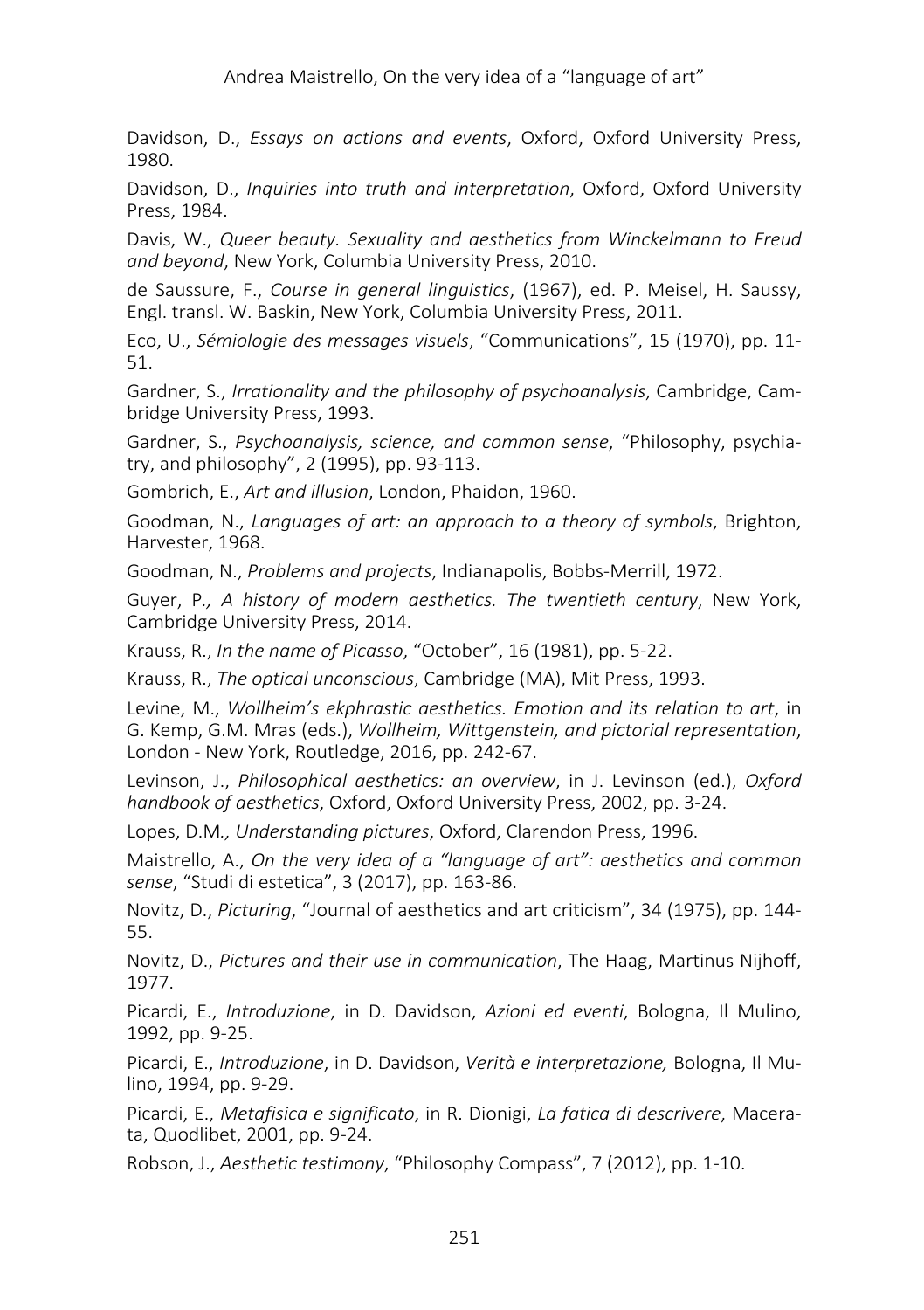Savile, A., *Nelson Goodman's "Languages of art": a study*, "The british journal of aesthetics", 11 (1971), pp. 3-27.

Shannon, C., *A mathematical theory of communication*, "The bell system technical journal", 27/3 (1948), pp. 379-423; 27/4 (1948), pp. 623-56.

Snelling, D., *Philosophy, psychoanalysis and the origins of meaning*, Aldershot, Ashgate, 2001.

Strawson, P., *Individuals. An essay in descriptive metaphysics*, London, Methuen, 1959.

Strawson, P., *Aesthetic appraisal and works of art*, "Oxford review", 3 (1966), pp. 5-13; reviewed in *Freedom and resentment and other essays*, London - New York, Methuen, 1974, pp. 178-88.

Velotti, S., *Essere, interpretare, giudicare. Danto e il problema dell'opera d'arte*, "Rivista di estetica", 38 (2008), pp. 133-42.

Voltolini, A., *Guida alla lettura delle* Ricerche filosofiche *di Wittgenstein*, Roma - Bari, Laterza, 1998.

Voltolini, A., *Immagine*, Bologna, Il Mulino, 2013.

Voltolini, A., *A syncretistic theory of depiction*, Basingstoke, Palgrave, 2015.

Walton, K., *Mimesis as make-believe: on the foundations of the representational art*, Cambridge (MA), Harvard University Press, 1990.

Wetzel, L., *Types and tokens. On abstract objects*, Cambridge (MA), The Mit Press, 2009.

Wimsatt, W.K., Beardsley, M.C., *The intentional fallacy*, "The Sewanee review", 54 (1946), pp. 468-88.

Wittgenstein, L., *Lectures and conversations on aesthetics, psychology, and religious belief*, ed. C. Barrett, Berkeley - Los Angeles, California University Press, 1967.

Wittgenstein, L., *Philosophical investigations*, ed. G.E.M. Anscombe, Oxford, Basil Blackwell, 1969.

Wittgenstein, L., *Culture and value*, ed. G.H. von Wright, in collaboration with H. Nyman, Engl. transl. P. Geach, Chicago, Chicago University Press, 1980.

Wollheim, R., *The philosopher of common sense*, "New statesman and nation", 21/11/1953, p. 646.

Wollheim, R., *A critic of our time*, "Encounter", 12 (1959), pp. 41-4.

Wollheim, R., *Socialism and culture*, London, Fabian, 1961.

Wollheim, R., *Introduction*, in A. Stokes, *The image in form*, Harmondsworth, Penguin, 1972, pp. 9-31.

Wollheim, R., *On art and the mind*, Cambridge (MA), Harvard University Press, 1974.

Wollheim, R., *The thread of life*, New Haven (CT), Yale University Press, 1984.

Wollheim, R., *Painting as an art*, Princeton, Princeton University Press, 1987.